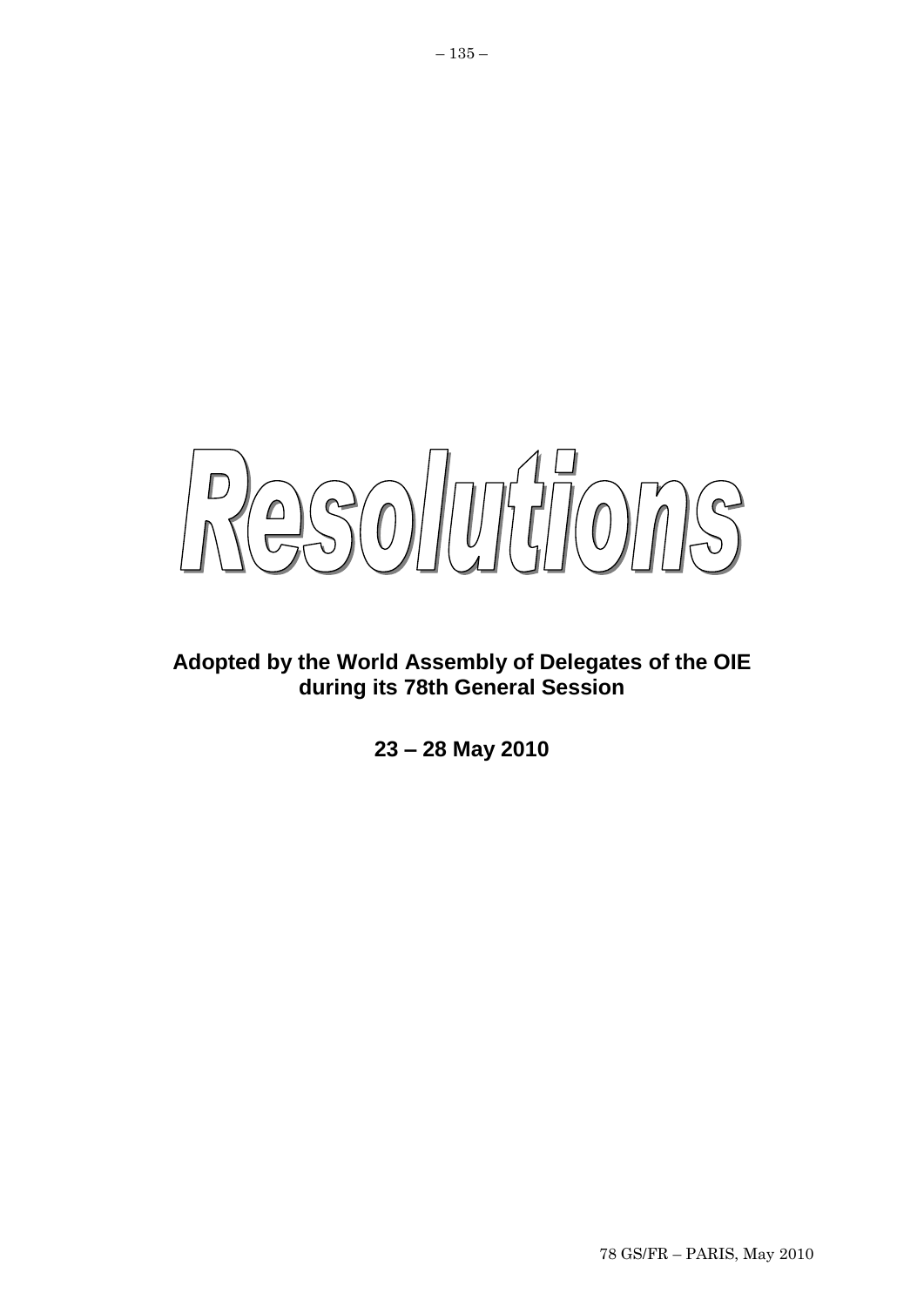## **LIST OF RESOLUTIONS**

- [No. 1](#page-2-0) Approval of the Annual Report of the Director General on the Activities of the OIE in 2009 and the Report on the Animal Disease Status Worldwide in 2009 and the Beginning of 2010
- [No. 2](#page-3-0) Approval of the Report of the Director General on the Management, Activities and Administrative Work of the OIE in 2009
- [No. 3](#page-4-0) Approval of the Financial Report for the 83rd Financial Year of the OIE (1st January – 31 December 2009)
- [No. 4](#page-5-0) Acknowledgements to the Governments of Member Countries and Intergovernmental Organisations that made Voluntary Contributions or Subsidies to the OIE, or contributed in the organisation of OIE Meetings
- [No. 5](#page-6-0) 2010 Budget modification
- [No. 6](#page-8-0) OIE Budgetary Income and Expenses for the 85th Financial Year of the OIE (1st January – 31 December 2011)
- [No. 7](#page-9-0) Financial Contributions from OIE Members for 2011
- [No. 8](#page-10-0) Renewal of the appointment of the External Auditor
- [No. 9](#page-25-0) Work programme for 2011
- [No. 10](#page-12-0) Appointment of the Director General
- [No. 11](#page-13-0) Fifth Strategic Plan
- [No. 12](#page-14-0) Acknowledgements to the Governments of Member Countries that helped the OIE in the acquisition of the property situated at 14 rue de Prony
- [No. 14](#page-15-0) Name of the Sub-Commission for the South-East Asia Foot and Mouth Disease Campaign (SEAFMD)
- [No. 15](#page-16-0) Recognition of the Foot and Mouth Disease Status of Members
- [No. 16](#page-19-0) Recognition of the Rinderpest Status of Members
- [No. 17](#page-22-0) Recognition of the Contagious Bovine Pleuropneumonia Status of Members
- [No. 18](#page-23-0) Recognition of the Bovine Spongiform Encephalopathy Status of Members
- [No. 19](#page-25-0) Animal Production Food Safety
- [No. 20](#page-26-0) Animal Welfare
- [No. 21](#page-28-0) Amendments to the OIE *Aquatic Animal Health Code*
- [No. 22](#page-29-0) Amendments to the OIE *Terrestrial Animal Health Code*
- [No. 23](#page-33-0) Adoption of two draft chapters for the *Manual of Diagnostic Tests for Aquatic Animals*
- [No. 24](#page-34-0) Adoption of seventeen draft chapters for the *Manual of Diagnostic Tests and Vaccines for Terrestrial Animals*
- [No. 25](#page-35-0) Destruction, storage and confinement of rinderpest virus containing material and other actions required in view of global eradication of rinderpest
- [No. 26](#page-37-0) Roles of public and private standards in animal health and animal welfare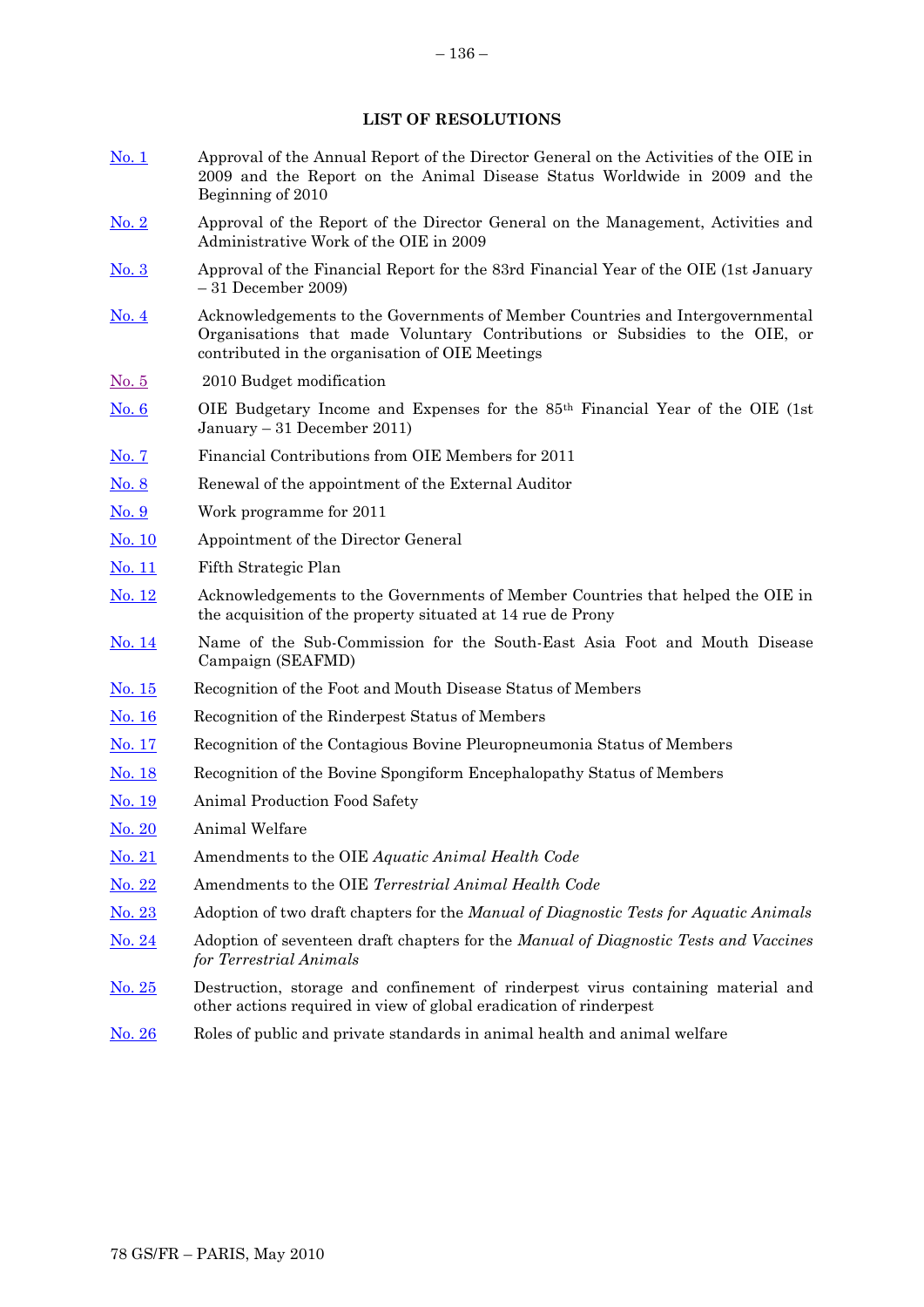# <span id="page-2-0"></span>**Approval of the Annual Report of the Director General on the Activities of the OIE in 2009 and the Report on the Animal Disease Status Worldwide in 2009 and the beginning of 2010**

In accordance with Article 6 of the Organic Rules of the OIE,

THE ASSEMBLY

RESOLVES

to approve the Annual Report of the Director General on the Activities of the OIE in 2009 (78 SG/1) and the Report on the Animal Disease Status Worldwide in 2009 and the beginning of 2010 (78 SG/2).

 $\overline{\phantom{a}}$  , where  $\overline{\phantom{a}}$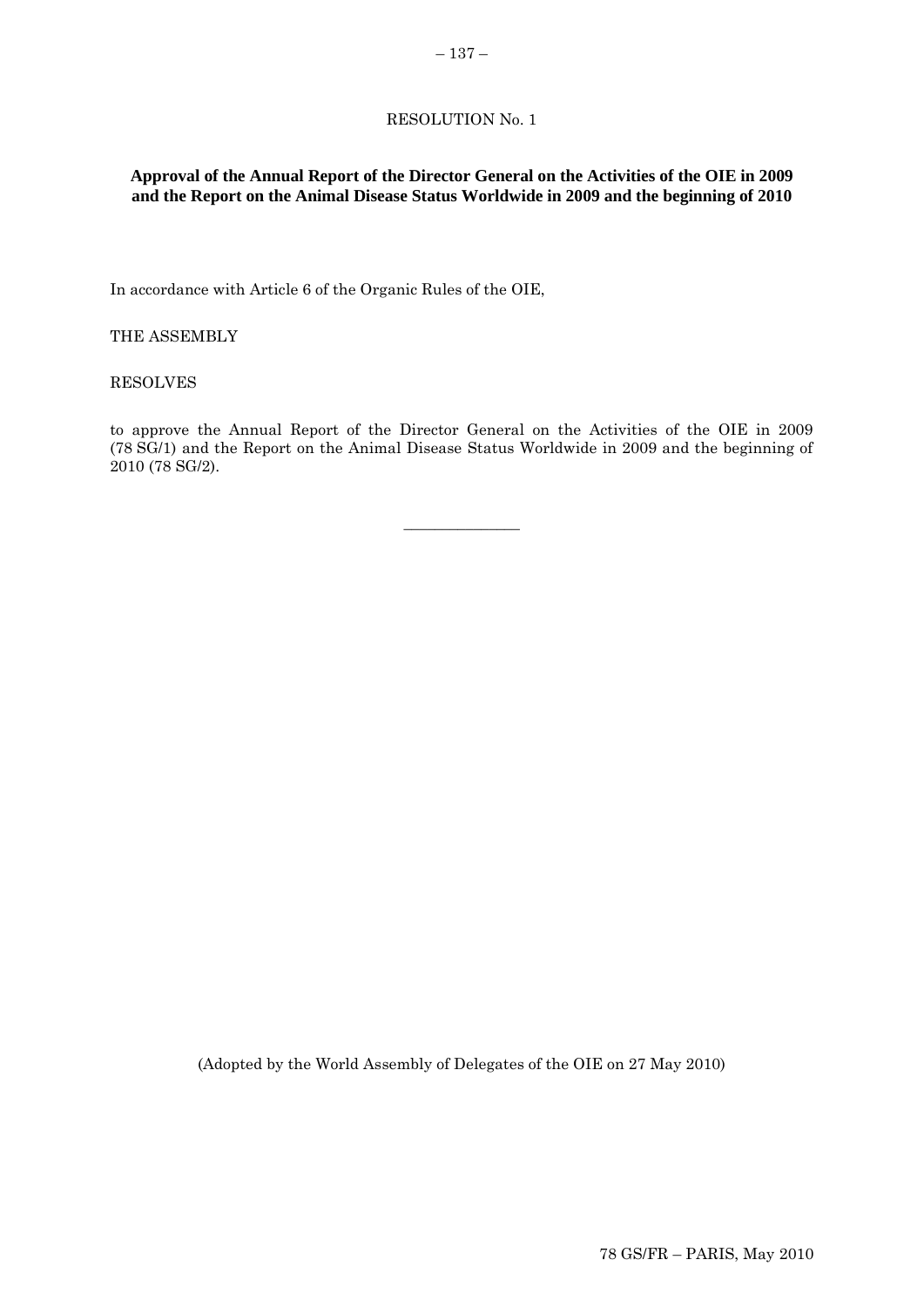# <span id="page-3-0"></span>**Approval of the Report of the Director General on the Management, Activities and Administrative Work of the OIE in 2009**

In accordance with Article 6 of the Organic Rules of the OIE,

THE ASEMBLY

RESOLVES

to approve the Report of the Director General on the Management, Activities and Administrative Work of the OIE during the 83rd Financial Year (1 January – 31 December 2009) (78 SG/3).

 $\overline{\phantom{a}}$  , where  $\overline{\phantom{a}}$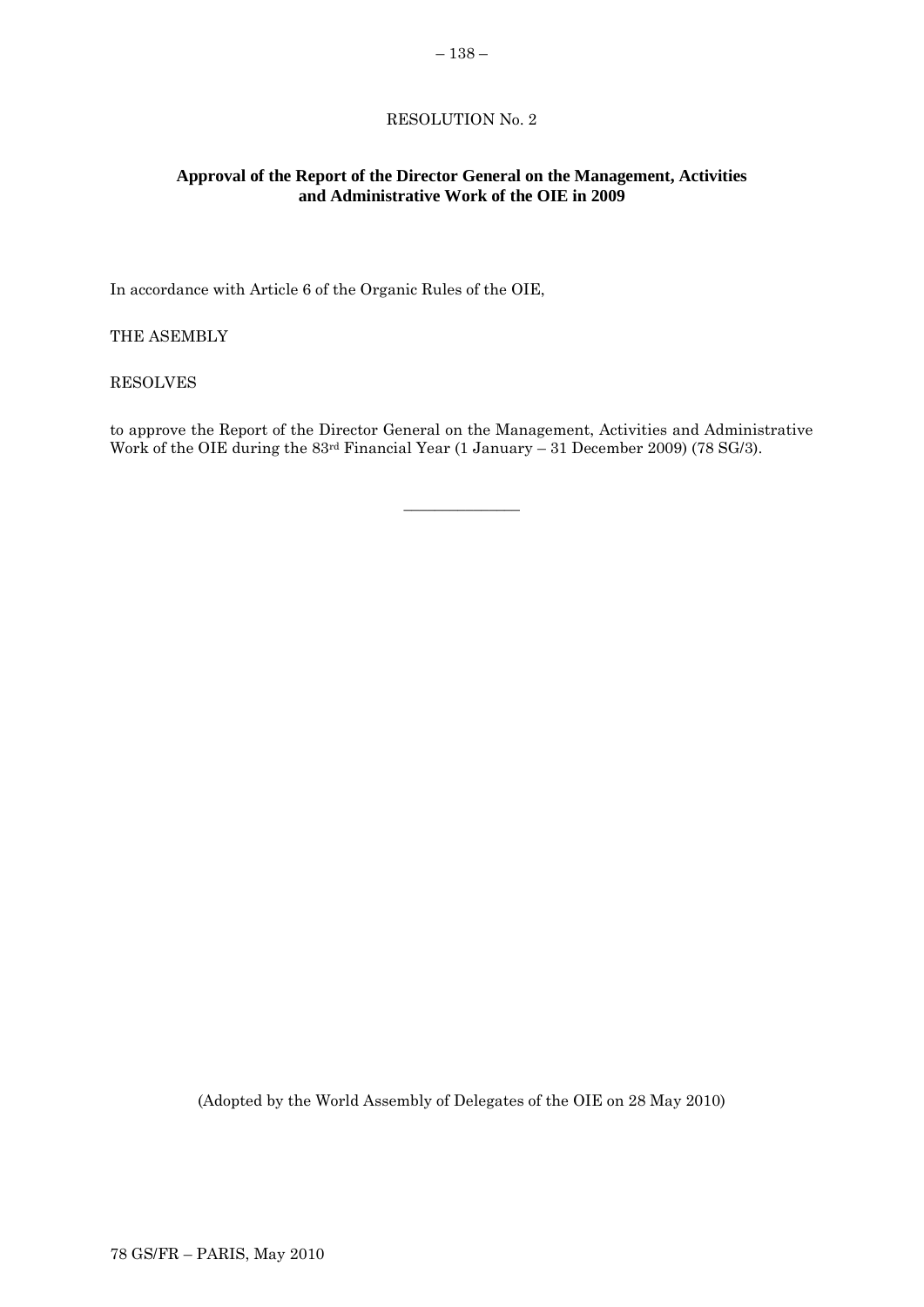# <span id="page-4-0"></span>**Approval of the Financial Report for the 83rd Financial Year of the OIE (1 January – 31 December 2009)**

In application of Article 15 of the Organic Statutes and Article 6 of the Organic Rules of the OIE,

## THE ASSEMBLY

## RESOLVES

to approve the Financial Report for the 83rd Financial Year of the OIE (1 January – 31 December 2009) (78 SG/4).

 $\overline{\phantom{a}}$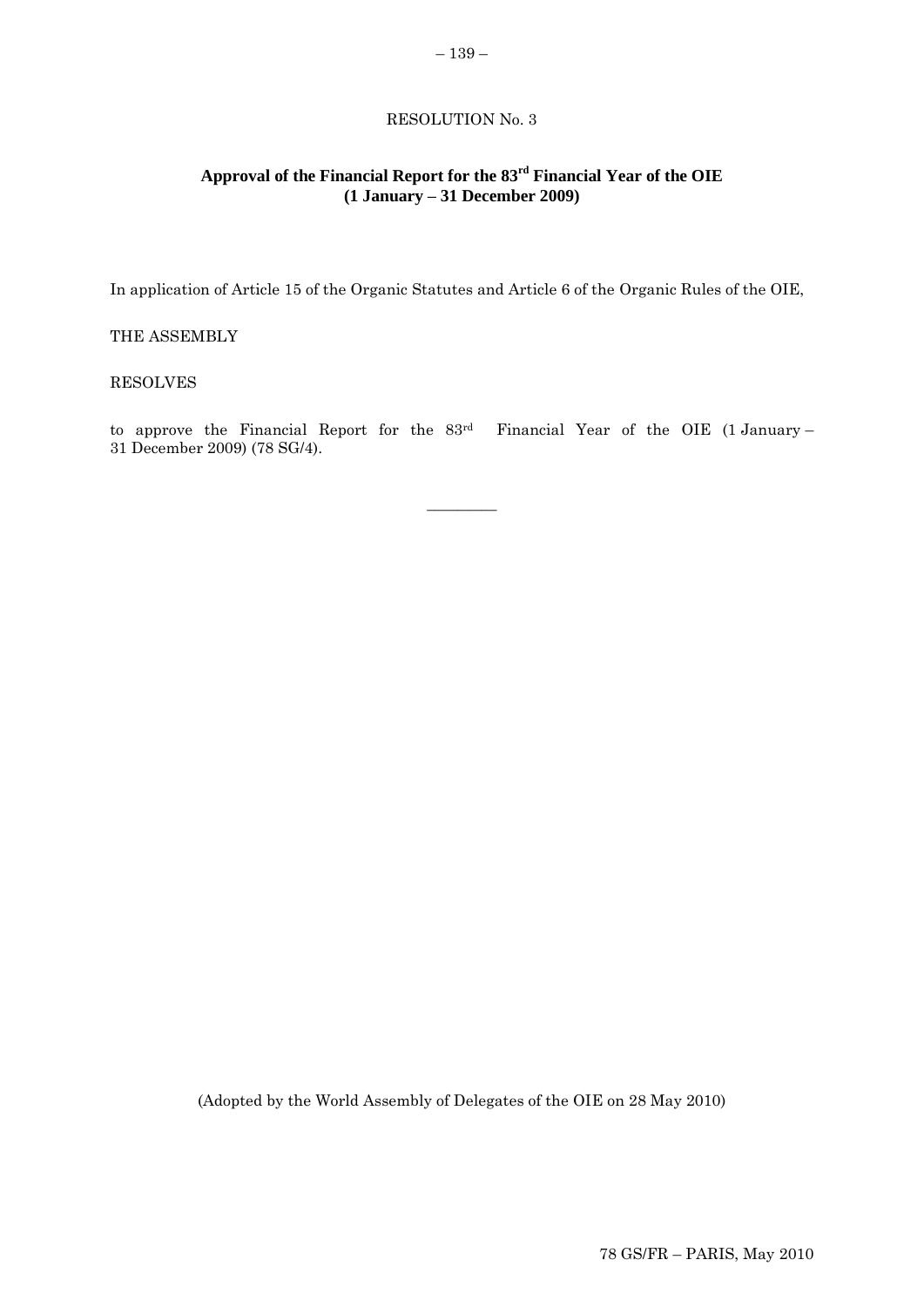# <span id="page-5-0"></span>**Acknowledgements to the Governments of Member Countries and Intergovernmental Organisations that made Voluntary Contributions or Subsidies to the OIE, or contributed in the Organisation of OIE Meetings**

Having noted the voluntary contributions or subsidies received by the OIE in 2009 and the meetings organised by the OIE in 2009,

THE ASSEMBLY

## REQUESTS

The Director General to sincerely thank:

1. The Governments of Argentina, Australia, Bahrain, Canada, Cyprus, France, Indonesia, Italia, Japan, Jordan, Kuwait, Lithuania, Myanmar, New Zealand, Oman, Panama, Paraguay, Qatar, Republic of Korea, Russia, Saudi Arabia, Spain, Syria, Sudan, Thailand, Turkey, United Kingdom and United States of America;

To intergovernmental organisations: the African Union IBAR, the European Commission, the FAO, the World Bank, the WHO and the WTO

for their voluntary contributions or subsidies to support the execution of the programmes of the OIE in 2009.

2. The Governments of Argentina, Botswana, Bulgaria, Cambodia, Cameroon, Chad, People"s Republic of China, Cyprus, Fiji, France, Indonesia, Japan, Kuwait, Laos, Lebanon, Lesotho, Malawi, Malaysia, Mexico, Morocco, Myanmar, Namibia, Nepal, Panama, Paraguay, Philippines, Qatar, Senegal, Singapore, South Africa, Syria, Tanzania, Thailand, Tunisia, Turkey and Vietnam for their contribution in the organisation of OIE Regional Conferences, seminars and workshops that were held during 2009.

\_\_\_\_\_\_\_\_\_\_\_\_\_\_\_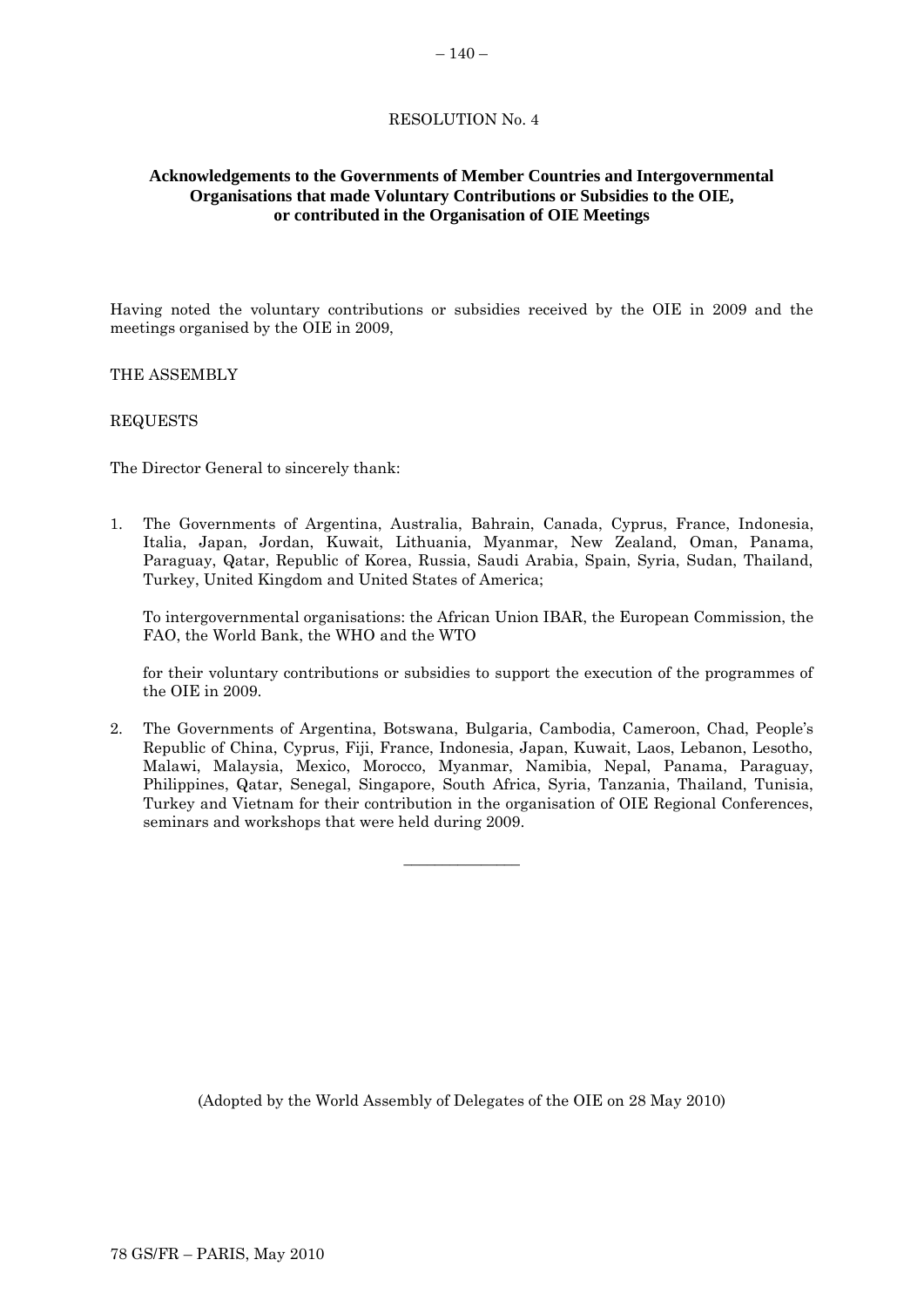# <span id="page-6-0"></span>**2010 Budget modification RESERVED ON DELEGATES**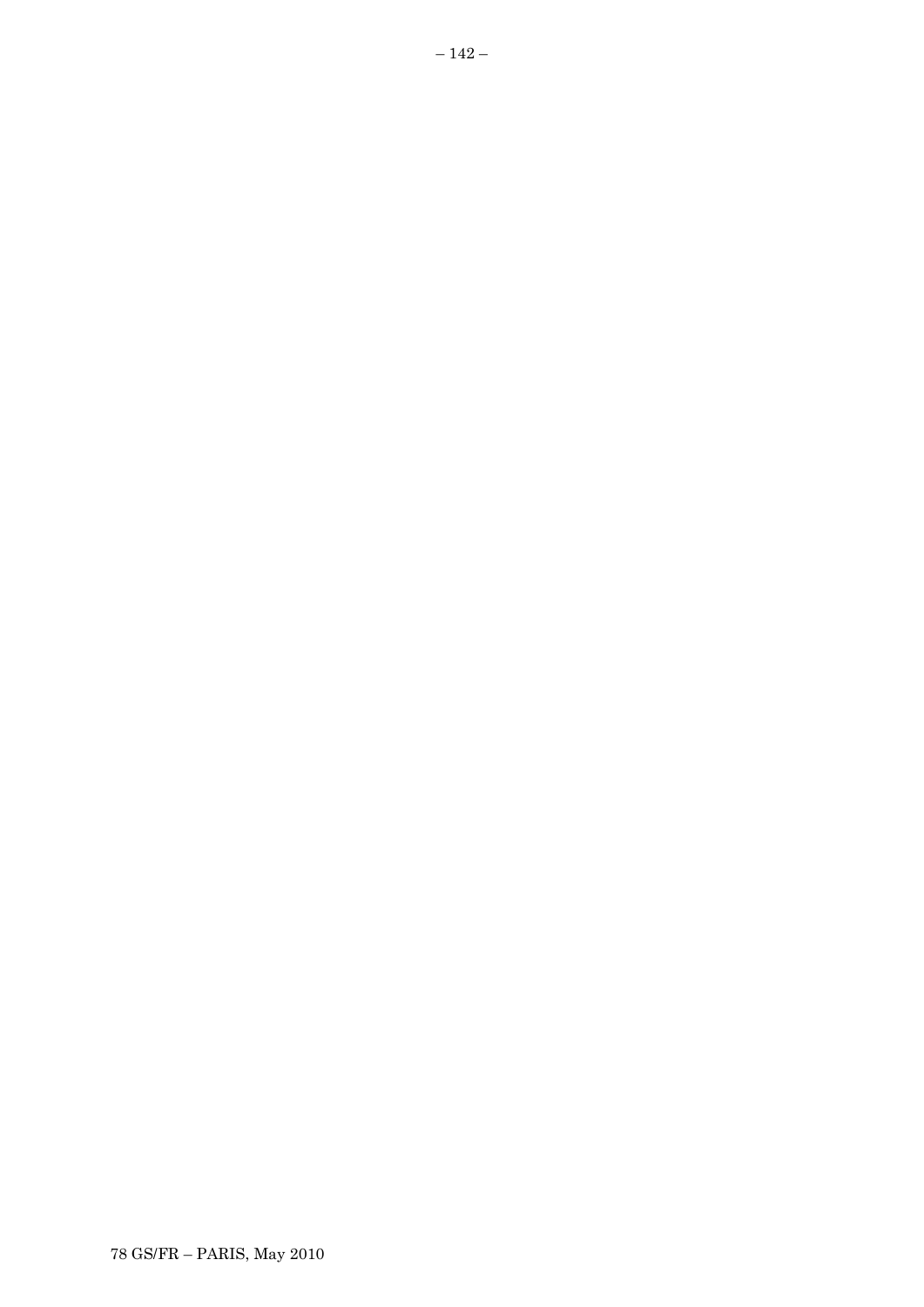# <span id="page-8-0"></span>**OIE Budgetary Income and Expenses for the 85th Financial Year (1st January to 31 December 2011) RESERVED ON DELEGATES**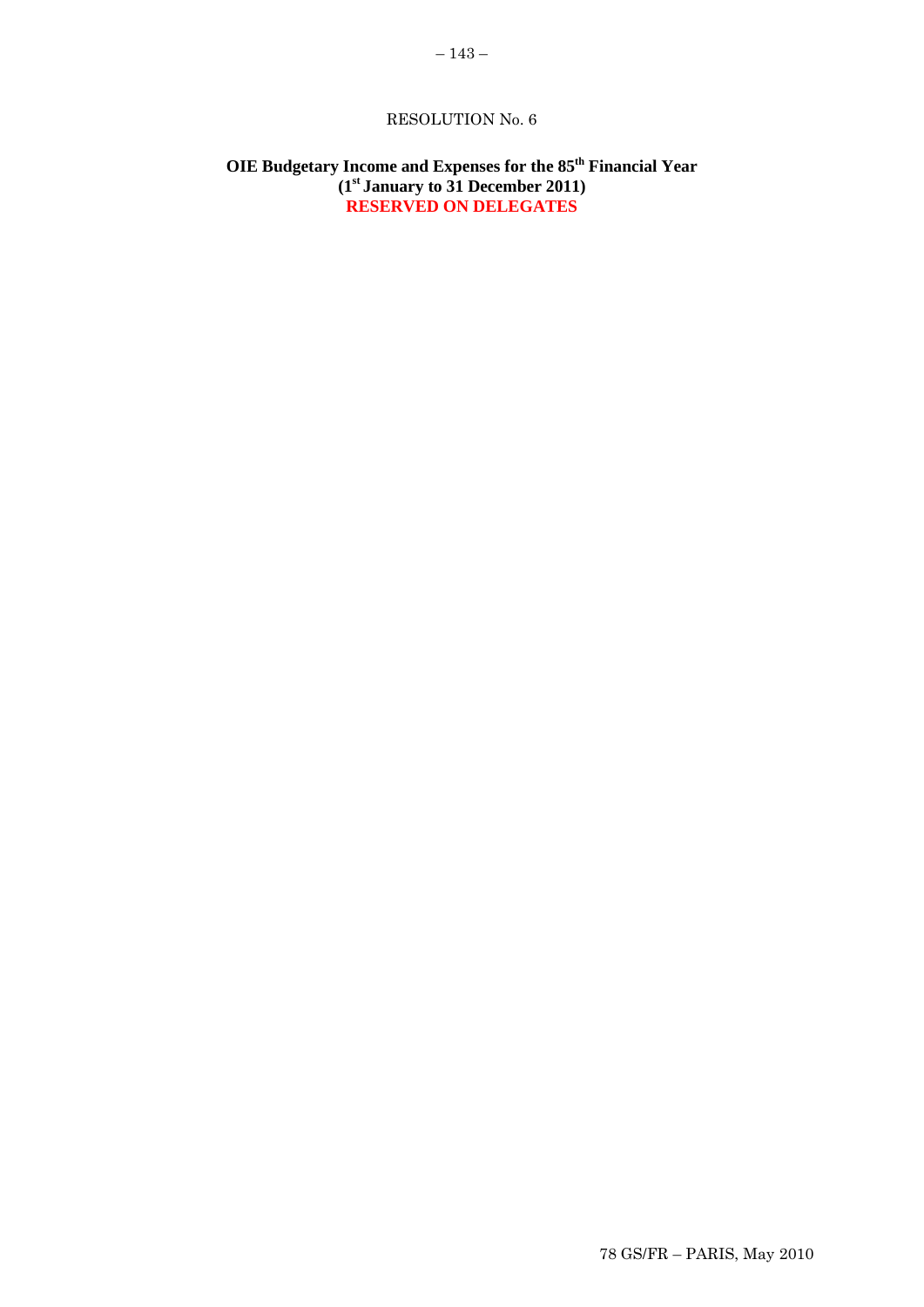# <span id="page-9-0"></span>**Financial Contributions from OIE Members for 2011 RESERVED ON DELEGATES**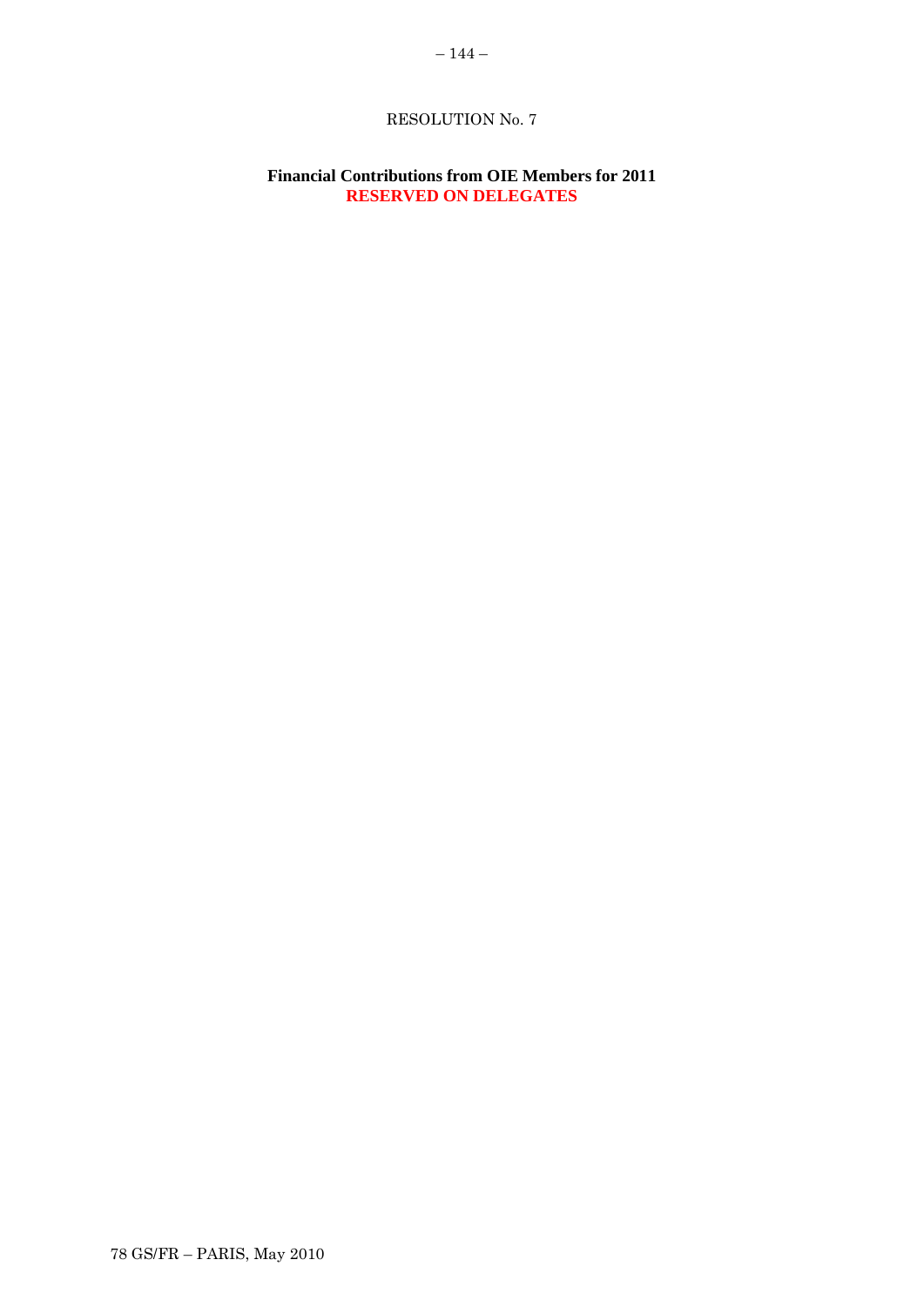# **Renewal of the Appointment of the External Auditor**

<span id="page-10-0"></span>In accordance with Article 12.1. of the Financial Regulations concerning the appointment of the External Auditor and the renewal of her mandate,

THE ASSEMBLY

RESOLVES

To renew for a period of one year (2010) the mandate of Mrs Marie-Pierre Cordier as OIE External Auditor.

 $\overline{\phantom{a}}$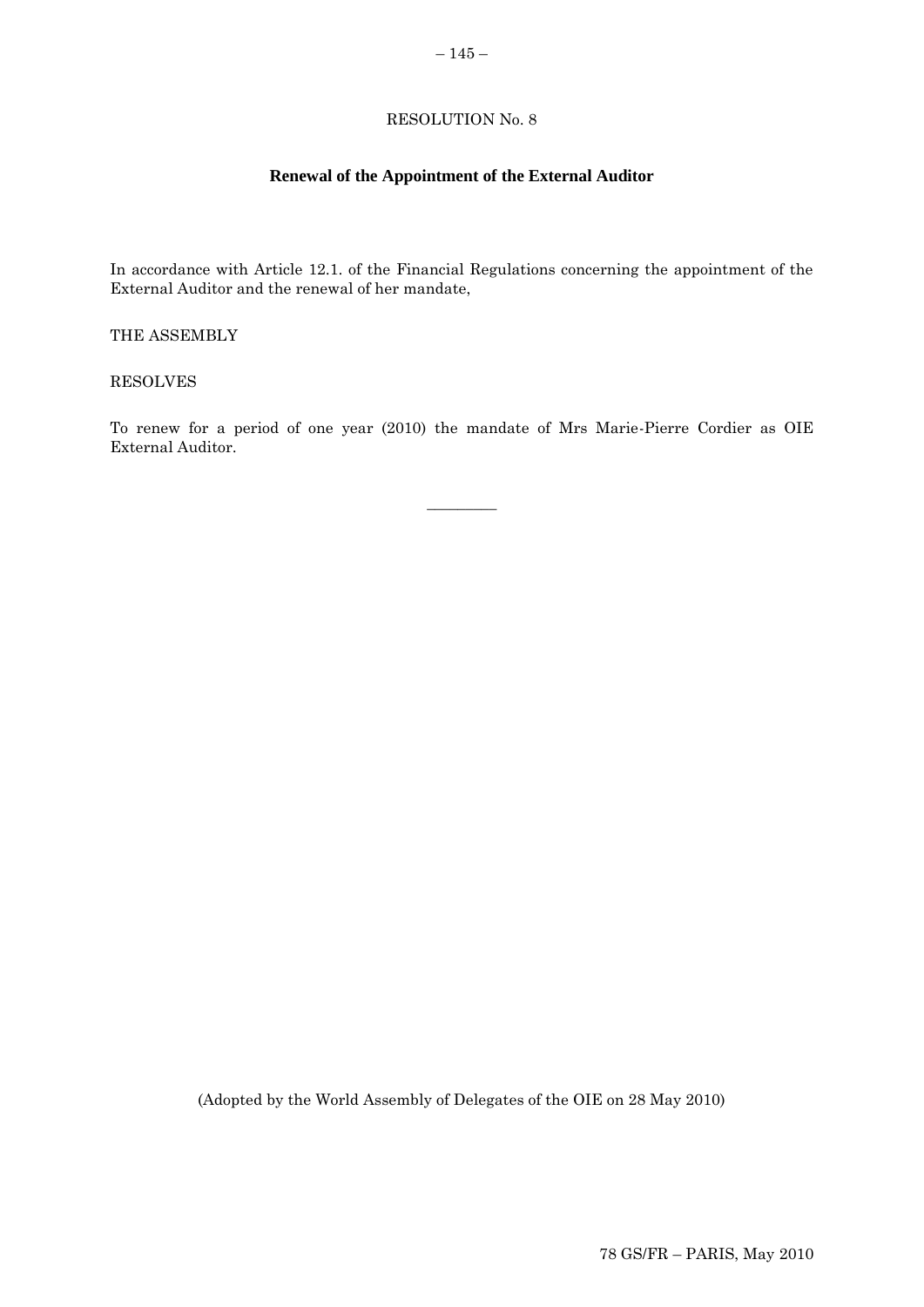# – 146 –

## RESOLUTION No. 9

# **Work Programme for 2011**

## CONSIDERING

The examination and approval of the Fourth Strategic Plan by the World Assembly during its 73rd General Session in May 2005,

The draft Fifth Strategic Plan of the OIE, established for the 2011-2015 period,

THE ASSEMBLY, ON THE PROPOSAL OF THE COUNCIL

#### 1. DECIDES

To approve the 2011 Work Programme prepared by the Director General (Appendix I of document 78 SG/6).

## 2. RECOMMENDS THAT

Member Countries provide the necessary support to allow the Work Programme to be carried out, in the form of payment of both regular contributions and voluntary contributions or subsidies when possible.

 $\overline{\phantom{a}}$  , where  $\overline{\phantom{a}}$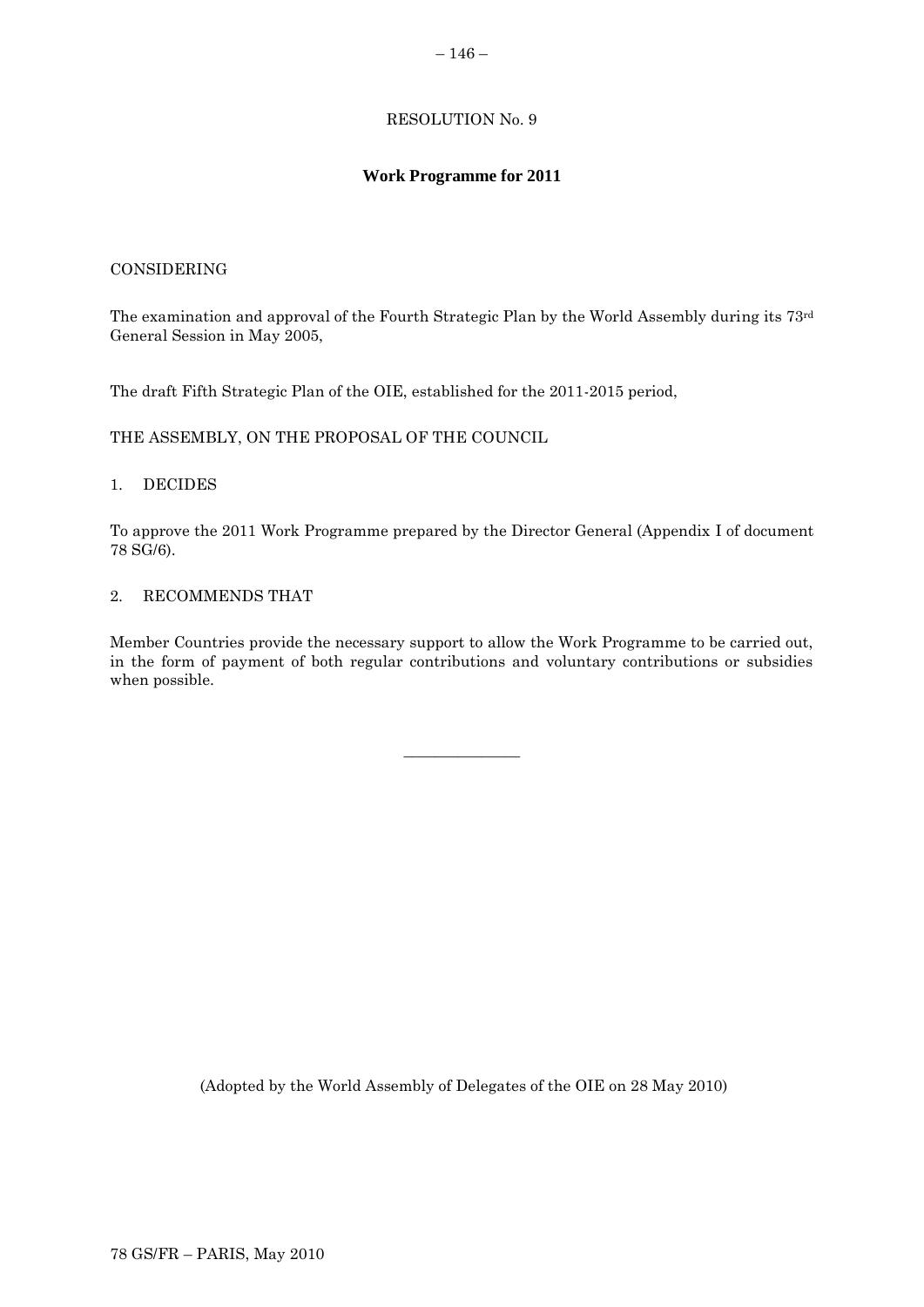# $-147-$

# RESOLUTION No. 10

# **Appointment of the Director General**

<span id="page-12-0"></span>Taking note of the Basic Texts of the OIE, particularly Article 8 of the Organic Statutes, Article 11 of the Organic Rules and Article 29 of the General Rules

CONSIDERING

The result of the election that took place on 25 May 2010

THE ASSEMBLY

DECIDES

To appoint Dr Bernard Vallat as Director General of the OIE for a period of five years, beginning on 1 January 2011.

 $\overline{\phantom{a}}$  , where  $\overline{\phantom{a}}$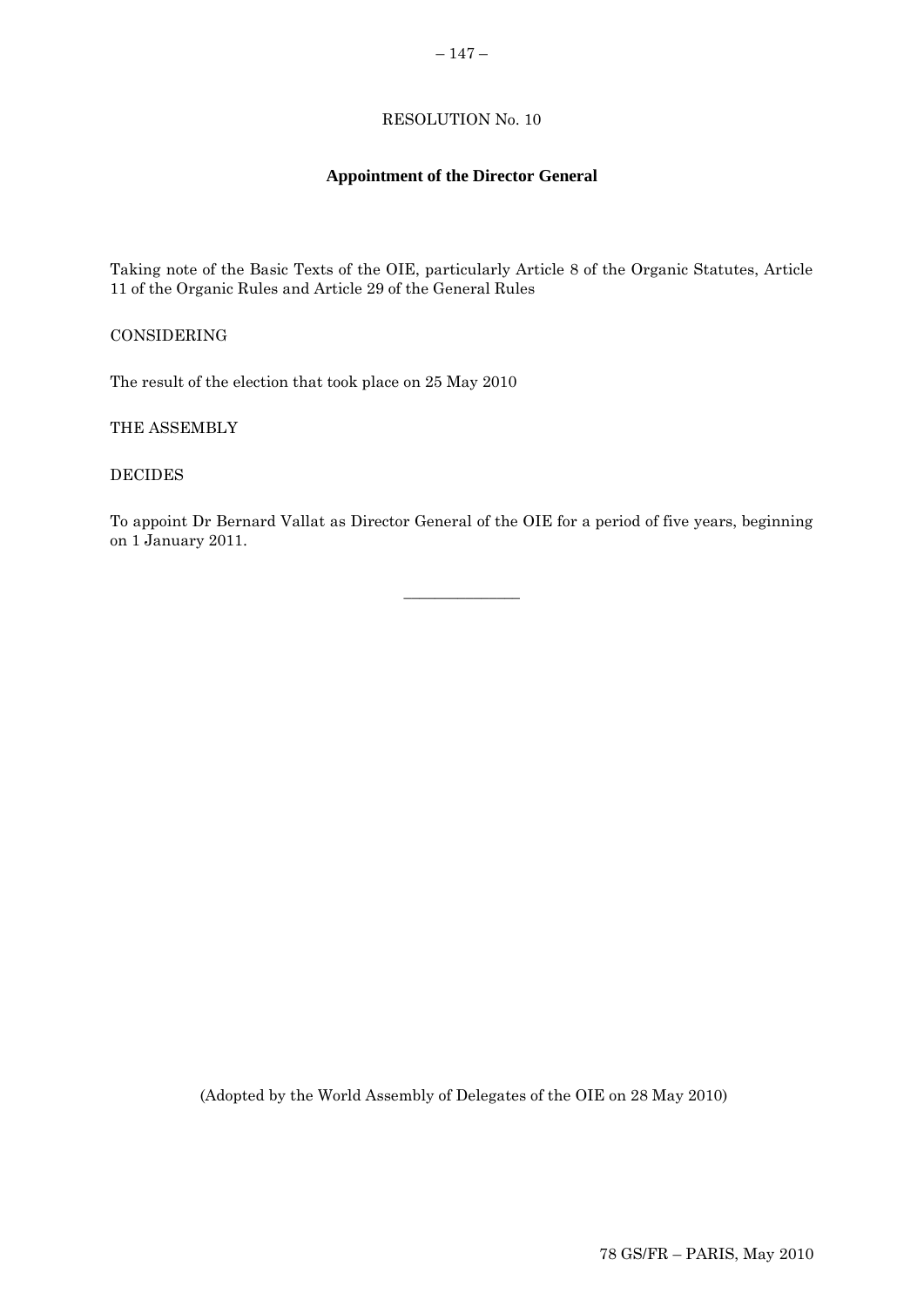#### – 148 –

## RESOLUTION No. 11

# **Fifth Strategic Plan**

#### <span id="page-13-0"></span>CONSIDERING

The document 78 SG/20 that introduces the draft Fifth Strategic Plan of the OIE, established for the 2011-2015 period

## THE ASSEMBLY

## DECIDES

To approve the Fifth Strategic Plan of the OIE.

## REQUESTS

The Director General to prepare

- A Work Programme for the 2011-2015 period, in compliance with the Fifth Strategic Plan of the OIE, which will be submitted to the approval of the Assembly in May 2011
- Annual work programmes, based on the guidelines of this Work Programme, with the corresponding budgets and contribution mechanisms, which will be submitted every year to the approval of the Assembly.

 $\overline{\phantom{a}}$  , where  $\overline{\phantom{a}}$  , where  $\overline{\phantom{a}}$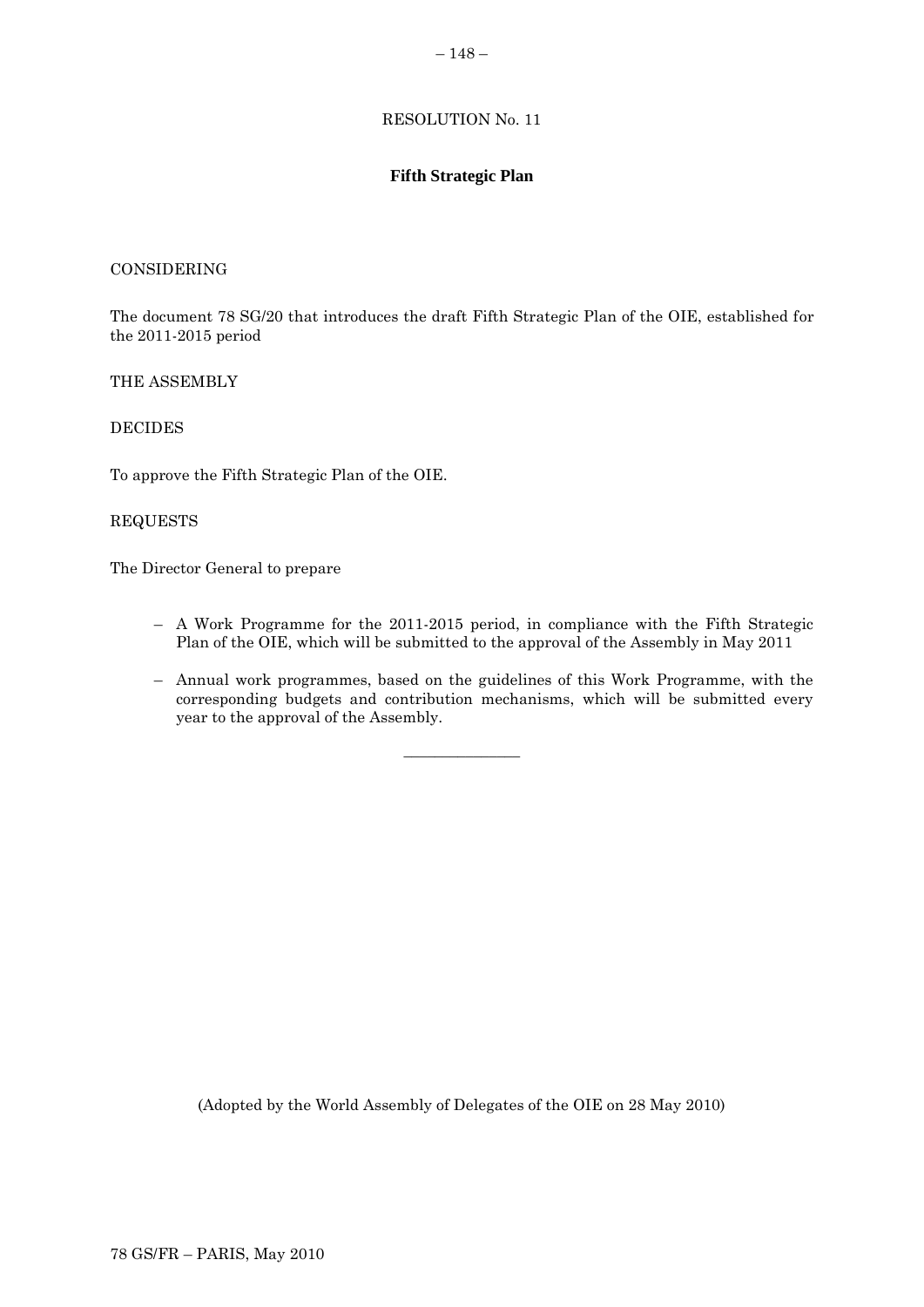# <span id="page-14-0"></span>**Acknowledgements to the Governments of Member Countries that helped the OIE, in the acquisition of the property situated at 14 rue de Prony**

## CONSIDERING

The Resolution N° XI of 30 May 2008 giving the Director General a mandate for the acquisition of a property situated at 14 rue de Prony,

Having noted the voluntary contributions received by the OIE within the framework of the subscription launched with Member Countries or other donors to contribute to this acquisition,

#### THE ASSEMBLY

#### REQUESTS

The Director General to sincerely thank the Governments of France, Italy, Luxembourg, Oman, Turkey and the United Kingdom for their voluntary contributions to support the extension of the Headquarters so that it corresponds to the development of the objectives of the Organisation

#### RECOMMENDS THAT

This subscription remains opened until new order for other Member Countries or potential donors to finalize the acquisition of the property situated at 14 rue de Prony and, if needed, to proceed to the total or partial early reimbursement of the bank loan granted to acquire for the first part of the building

\_\_\_\_\_\_\_\_\_\_\_\_\_\_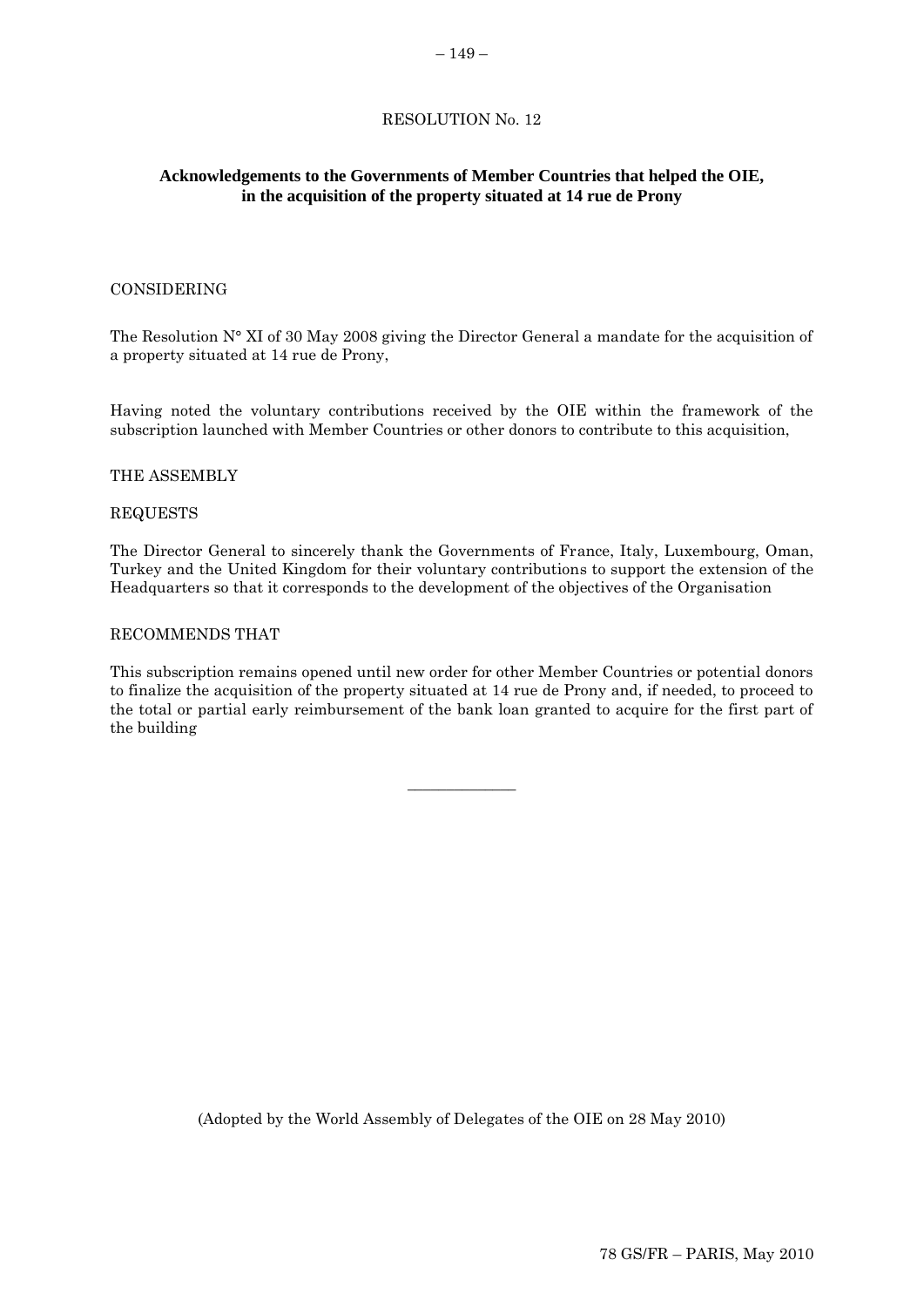# <span id="page-15-0"></span>**Name of the Sub-Commission for the South-East Asia Foot and Mouth Disease Campaign (SEAFMD)**

#### CONSIDERING

Resolution No. X of the OIE International Committee on 17 May 1991, recommending the creation of a working group to coordinate foot and mouth disease control in South-East Asia,

The approval given by the OIE International Committee on 18 May 1994 for the creation of a Sub-Commission for Foot and Mouth Disease in South-East Asia,

The OIE programme for the eradication of foot and mouth disease in South-East Asia (SEAFMD) set up by the Sub-Commission for Foot and Mouth Disease in 1997,

Resolution No. XXXVI of 26 May 2006 relating to the composition of the Sub-Commission for the South-East Asia Foot and Mouth Disease (SEAFMD) Campaign,

That the inclusion of other countries in the region in the eradication Campaign will contribute to the effectiveness and success of the programme's objectives,

That the Members of the Sub-Commission and their technical and financial partners wish to pursue and step up the programme based on an approved roadmap until 2020,

Request by the People"s Republic of China to become Member of the Sub-Commission,

Value of the full participation of the ASEAN member countries in the Sub-Commission and the willingness of Brunei and Singapore to join the Sub-Commission,

THE ASSEMBLY

#### DECIDES THAT

The People"s Republic of China, Brunei and Singapore shall become Members of the Sub-Commission for Foot and Mouth Disease in South-East Asia (SEAFMD), with effect from 28 May 2010;

Consequently, the new name of the Sub-Commission shall be as follows:

"Sub-Commission for Foot and Mouth Disease Control in China and South-East Asia (SEACFMD)".

(Adopted by the World Assembly of Delegates of the OIE on 25 May 2010)

 $\overline{\phantom{a}}$  , where  $\overline{\phantom{a}}$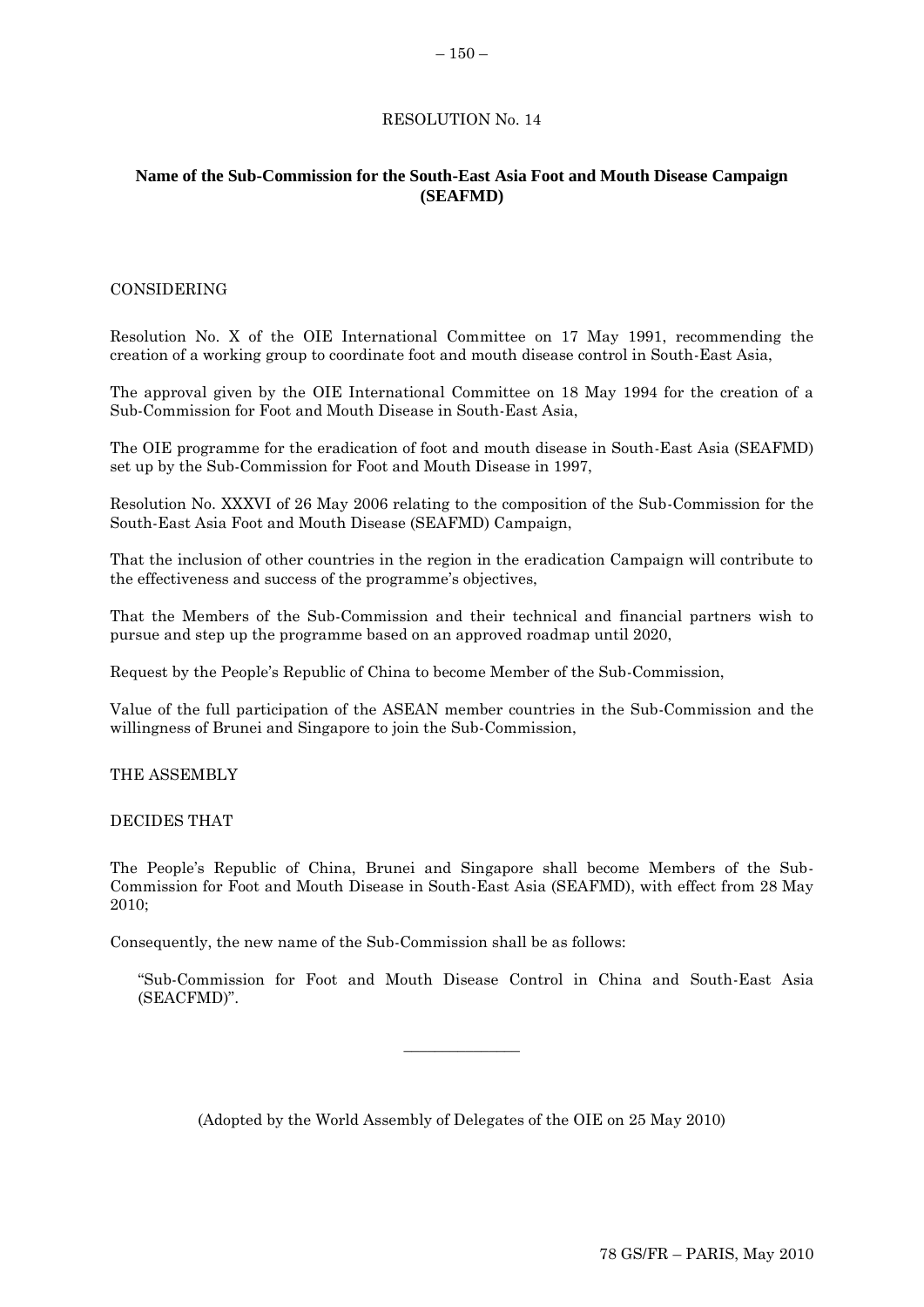## <span id="page-16-0"></span>**Recognition of the Foot and Mouth Disease Status of Members**

#### CONSIDERING THAT

- 1. During the 62nd General Session, the OIE International Committee established a procedure for annually updating a list of Member countries and zones recognised as free from foot and mouth disease (FMD) according to the provisions of the *Terrestrial Animal Health Code*  (*Terrestrial Code*),
- 2. The Scientific Commission for Animal Diseases (the Scientific Commission) has continued to apply the procedure approved by the International Committee, and has supported the recognition of the FMD free status of additional countries and zones for annual adoption of the list by the International Committee,
- 3. During the 76th General Session, the International Committee adopted Resolution No. XXII, which specified and updated the procedure for Members to follow to achieve official recognition and maintenance of status for certain animal diseases,
- 4. During the 76th General Session, the International Committee adopted Resolution No. XXIII, which specified the financial implications for Members applying for evaluation of official recognition or re-instatement of disease status to meet part of the costs sustained by the OIE in the evaluation process,
- 5. Information published by the OIE is derived from declarations made by the official Veterinary Services of Members. The OIE is not responsible for inaccurate publication of country or zonal disease free status based on inaccurate information, changes in epidemiological status or other significant events that were not promptly reported to the Headquarters subsequent to the time of declaration of freedom from FMD.

THE ASSEMBLY

#### RESOLVES THAT

1. The Director General publish the following list of Members recognised as FMD free where vaccination is not practised, according to the provisions of Chapter 8.5. of the *Terrestrial Code:*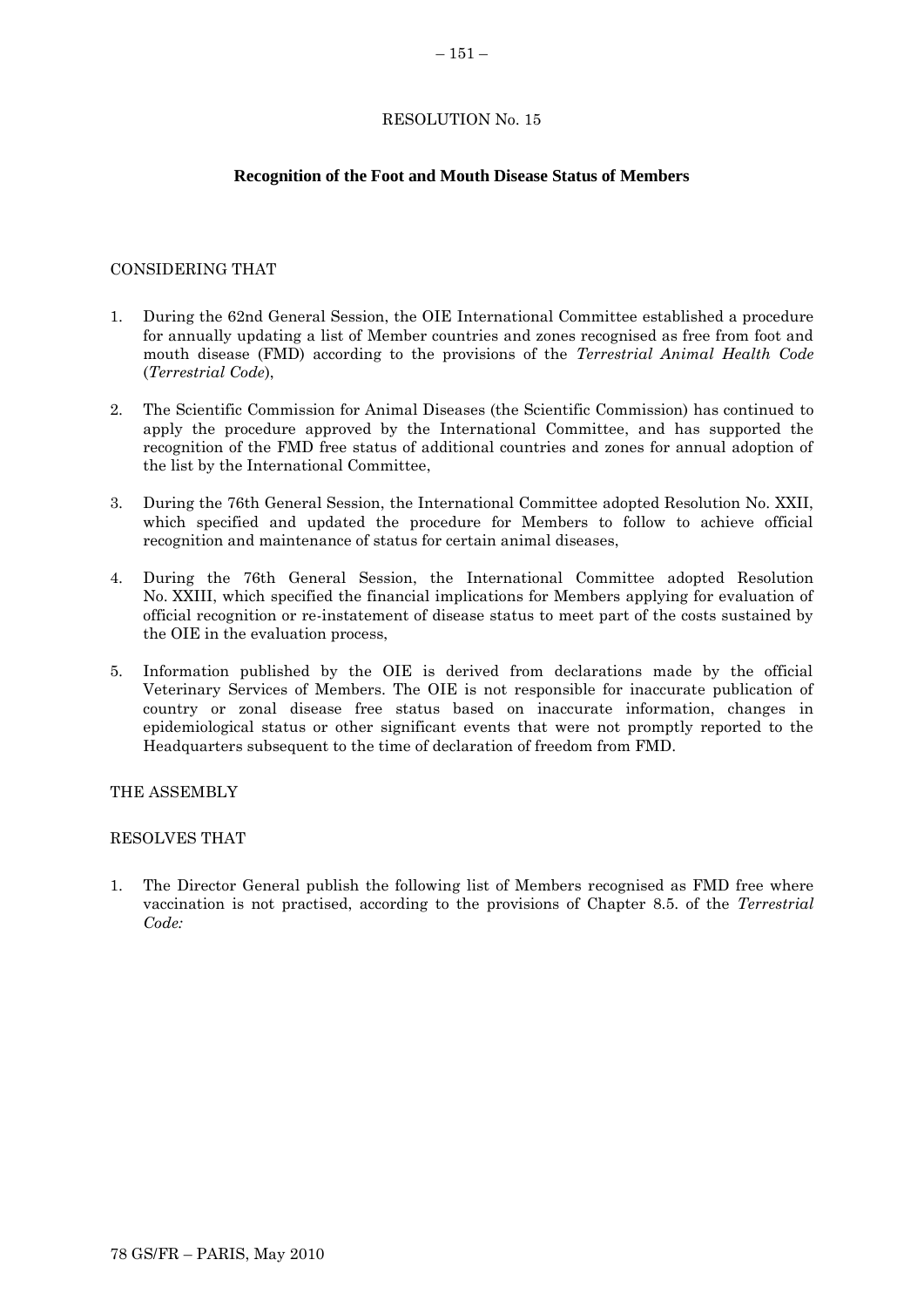| Albania                       | France      | New Caledonia            |
|-------------------------------|-------------|--------------------------|
| Australia                     | Germany     | New Zealand              |
| Austria                       | Greece      | Nicaragua                |
| Belarus                       | Guatemala   | Norway                   |
| Belgium                       | Guyana      | Panama                   |
| Belize                        | Haiti       | Poland                   |
| Bosnia and Herzegovina        | Honduras    | Portugal                 |
| Brunei                        | Hungary     | Romania                  |
| Bulgaria                      | Iceland     | San Marino               |
| Canada                        | Indonesia   | Serbia <sup>48</sup>     |
| Chile                         | Ireland     | Singapore                |
| Costa Rica                    | Italy       | Slovakia                 |
| Croatia                       | Latvia      | Slovenia                 |
| Cuba                          | Lesotho     | Spain                    |
| Cyprus                        | Lithuania   | Swaziland                |
| Czech Rep.                    | Luxembourg  | Sweden                   |
| Denmark                       | Madagascar  | Switzerland              |
| Dominican Republic            | Malta       | Ukraine                  |
| El Salvador                   | Mauritius   | United Kingdom           |
| Estonia                       | Mexico      | United States of America |
| Finland                       | Montenegro  | Vanuatu                  |
| Former Yug. Rep. of Macedonia | Netherlands |                          |

2. The Director General publish the following Members recognised as FMD free where vaccination is practised, according to the provisions of Chapter 8.5. of the *Terrestrial Code*:

Uruguay.

- 3. The Director General publish the following list of Members having FMD free zones where vaccination is not practised, according to the provisions of Chapter 8.5. of the *Terrestrial Code*49:
	- Argentina: zone designated by the Delegate of Argentina in a document addressed to the Director General in January 2007;
	- Botswana: zones designated by the Delegate of Botswana in documents addressed to the Director General in January 2009 and in November 2009;
	- Brazil: State of Santa Catarina;
	- Colombia: zones designated by the Delegate of Colombia in documents addressed to the Director General in November 1995 and in April 1996 (Area I - Northwest region of Choco Department) and in January 2008 (Archipelago de San Andres and Providencia);
	- Malaysia: zones of Sabah and Sarawak designated by the Delegate of Malaysia in a document addressed to the Director General in December 2003;
	- Moldova: zone designated by the Delegate of Moldova in a document addressed to the Director General in July 2008;
	- Namibia: zone designated by the Delegate of Namibia in a document addressed to the Director General in February 1997;
	- Peru: zones as designated by the Delegate of Peru in two documents addressed to the Director General in December 2004 and in January 2007;

l

<sup>48</sup> Excluding Kosovo administered by the United Nations.

<sup>49</sup> For detailed information on the delimitation of zones of Members recognised as FMD free, enquiries should be addressed to the Director General of the OIE.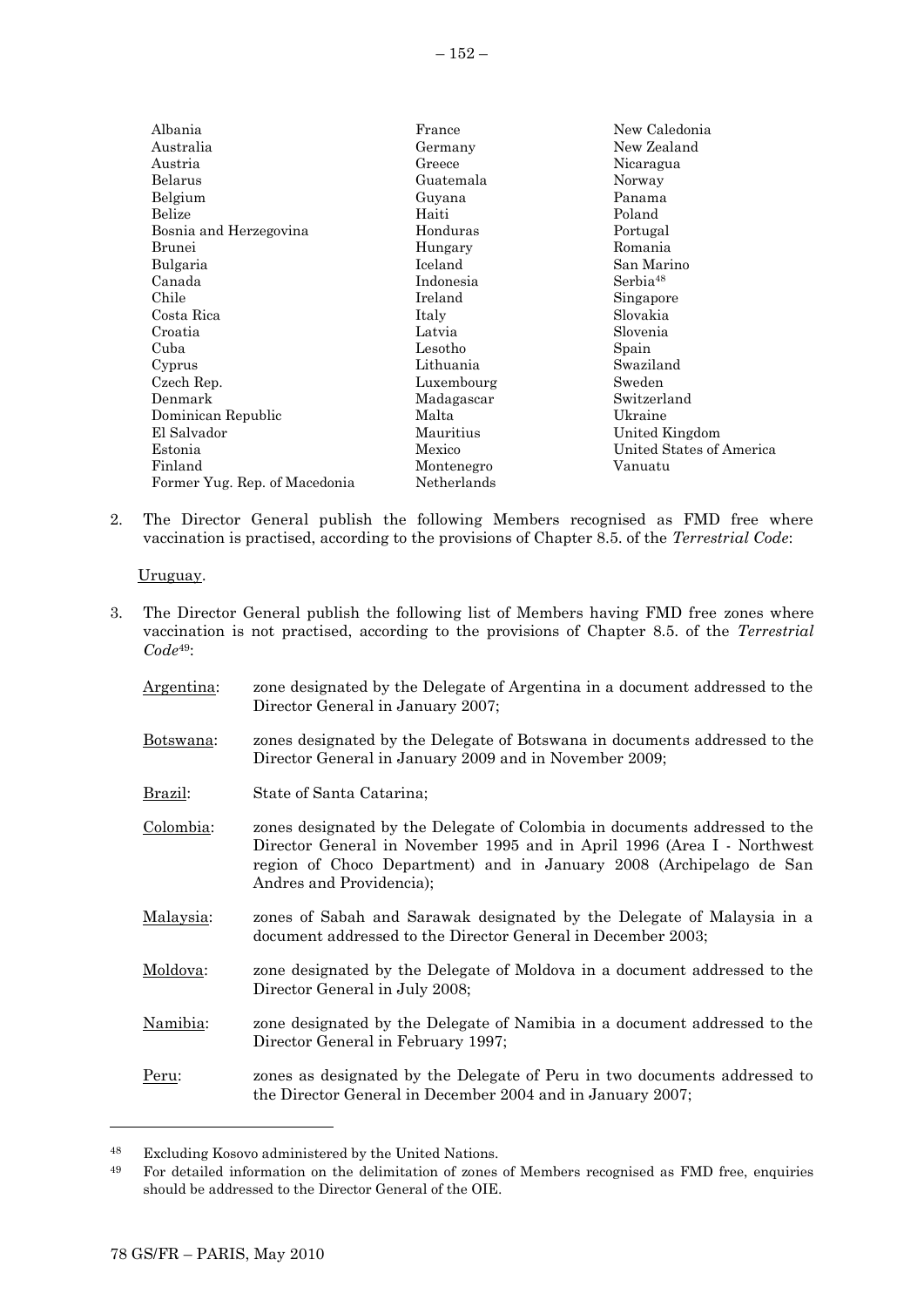- Philippines: Islands of Mindanao, Visayas, Palawan and Masbate, and two zones located on the Island of Luzon as designated by the Delegate of the Philippines in a document addressed to the Director General in December 2009;
- South Africa: zone designated by the Delegate of South Africa in a document addressed to the Director General in May 2005.
- 4. The Director General publish the following list of Members having FMD free zones where vaccination is practised, according to the provisions of Chapter 8.5. of the *Terrestrial Code*:
	- Argentina: zone of Argentina designated by the Delegate of Argentina in documents addressed to the Director General in March 2007.
	- Bolivia: zone of Chiquitania designated by the Delegate of Bolivia in documents addressed to the Director General in January 2003 and a zone situated in the western part of the Department of Oruro in documents addressed to the Director General in September 2005;
	- Brazil: States of Acre along with two adjacent municipalities of Amazon state, Rio Grande do Sul, Rondonia and the middle southern part of the State Parà, as designated by the Delegate of Brazil in a document addressed to the Director General in March 2004 and February 2007. The States of Bahia, Espírito Santo, Minas Gerais, Rio de Janeiro, Sergipe, Tocantins, Distrito Federal, Goiás, Mato Grosso, Paraná, São Paulo of Brazil as designated by the Delegate of Brazil in a document addressed to the Director General in May 2008; and the zone in the State of Mato Grosso do Sul as designated by the Delegate of Brazil in a document addressed to the Director General in July 2008;
	- Colombia: zone designated by the Delegate of Colombia in documents addressed to the Director General in January 2003, two zones designated by the Delegate in documents addressed to the Director General in December 2004, a south western zone designated by the Delegate of Colombia in documents addressed to the Director General in January 2007 and an eastern zone designated by the Delegate of Colombia in documents addressed to the Director General in January 2009;
	- Paraguay: zone designated by the Delegate of Paraguay in documents addressed to the Director General in March 2007.
	- Turkey: zone designated by the Delegate of Turkey in documents addressed to the Director General in November 2009 and in March 2010.

#### AND

5. The Delegates of these Members will immediately notify the Headquarters if FMD occurs in their countries or zones within their territories.

 $\overline{\phantom{a}}$  , where  $\overline{\phantom{a}}$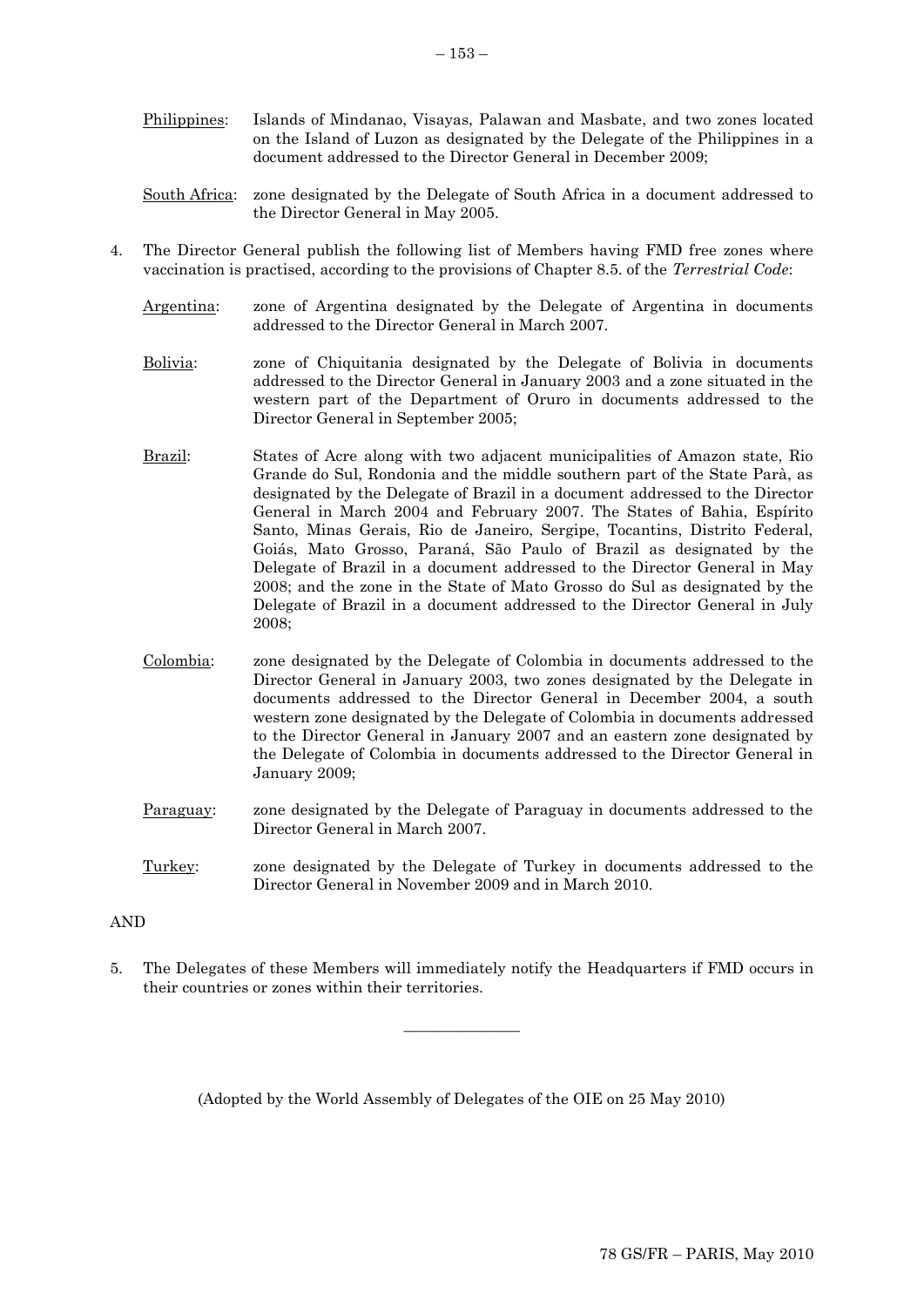#### **Recognition of the Rinderpest Disease Status of Members**

#### <span id="page-19-0"></span>CONSIDERING THAT

- 1. During the 63rd General Session, the OIE International Committee established a procedure for annually updating a list of Member countries and zones, recognised as free from rinderpest according to the provisions of the Terrestrial Animal Health Code (Terrestrial Code),
- 2. During the 76th General Session, the International Committee adopted Resolution No. XXII, which specified and updated the procedure for Members to follow to achieve official recognition and maintenance of status for certain animal diseases,
- 3. During the 76th General Session, the International Committee adopted Resolution No. XXIII, which specified the financial implications for Members applying for evaluation of official recognition or re-instatement of disease status, but which excluded rinderpest because participation in the cost of rinderpest disease status evaluation will be obtained, whenever possible, from sources other than direct payment by Members,
- 4. Information published by the OIE is derived from declarations made by the official Veterinary Services of Members. The OIE is not responsible for inaccurate publication of country disease free status based on inaccurate information, changes in epidemiological status or other significant events that were not promptly reported to the Headquarters subsequent to the time of declaration of freedom from rinderpest infection,
- 5. During the 75th General Session the International Committee adopted the proposed update in the "OIE rinderpest pathway" of the Terrestrial Code. In view of the progress in global rinderpest eradication, the provisions of Chapter 2.2.12. of the Terrestrial Code 2007 were restricted to the sole recognition of rinderpest free status representing a country-wide infection free status. Therefore new applications from Members for zones free from rinderpest or "rinderpest disease free" status are no longer applicable or listed,
- 6. The International Committee and relevant organisations having an official agreement with the OIE accepted that the OIE assess and publish in a separate list the rinderpest status of non-OIE Members in accordance with the provisions of the OIE *Terrestrial Code*. However, to be recognised as free from rinderpest, specific conditions apply to the obligations of the Veterinary Services of countries or territories not yet Members of the OIE,

### THE ASSEMBLY

#### RESOLVES THAT

1. The Director General publish the following list of Members recognised as free from rinderpest, according to the provisions of Chapter 8.12. of the *Terrestrial Code*: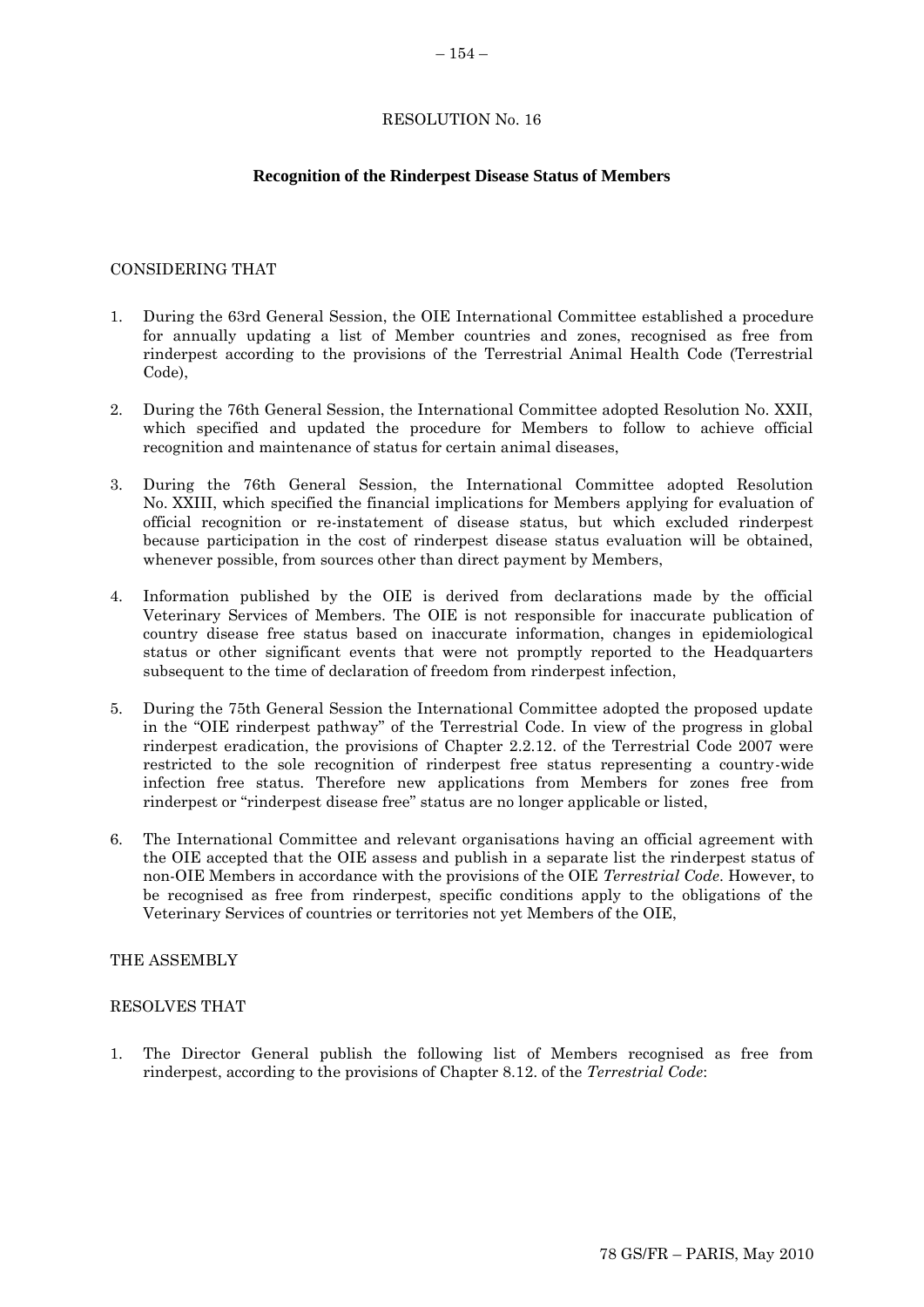| Afganistán               | Cyprus                        | Korea (Rep. of)  | Portugal                 |
|--------------------------|-------------------------------|------------------|--------------------------|
| Albania                  | Czech Rep.                    | Kuwait           | Qatar                    |
| Algeria                  | Denmark                       | Latvia           | Romania                  |
| Andorra                  | Djibouti                      | Lebanon          | Russia                   |
| Angola                   | Dominican Rep.                | Lesotho          | Rwanda                   |
| Argentina                | Ecuador                       | Libya            | San Marino               |
| Armenia                  | Egypt                         | Liechtenstein    | Senegal                  |
| Australia                | El Salvador                   | Lithuania        | Serbia <sup>1</sup>      |
| Austria                  | Equatorial Guinea             | Luxembourg       | Seychelles               |
| Bahrain                  | Eritrea                       | Madagascar       | Singapore                |
| Bangladesh               | Estonia                       | Malawi           | Slovakia                 |
| Barbados                 | Ethiopia                      | Malaysia         | Slovenia                 |
| Belarus                  | Fiji                          | Maldives         | Somalia                  |
| Belgium                  | Finland                       | Mali             | South Africa             |
| Belize                   | Former Yug. Rep. of Macedonia | Malta            | Spain                    |
| Benin                    | France                        | Mauritania       | Sudan                    |
| Bhutan                   | Gabon                         | Mauritius        | Suriname                 |
| Bolivia                  | Georgia                       | Mexico           | Swaziland                |
| Bosnia and Herzegovina   | Germany                       | Moldavia         | Sweden                   |
| Botswana                 | Ghana                         | Mongolia         | Switzerland              |
| <b>Brazil</b>            | Greece                        | Montenegro       | Syria                    |
| <b>Brunei</b>            | Guatemala                     | Morocco          | Tajikistan               |
| Bulgaria                 | Guinea                        | Mozambique       | Tanzania                 |
| Burkina Faso             | Guinea Bissau                 | Myanmar          | Thailand                 |
| Burundi                  | Guyana                        | Namibia          | Togo                     |
| Cambodia                 | Haiti                         | Nepal            | Trinidad and Tobago      |
| Cameroon                 | Honduras                      | Netherlands      | Tunisia                  |
| Canada                   | Hungary                       | New Caledonia    | Turkey                   |
| Cape Verde               | Iceland                       | New Zealand      | Uganda                   |
| Central African Republic | India                         | Nicaragua        | Ukraine                  |
| Chad                     | Indonesia                     | Niger            | United Kingdom           |
| Chile                    | Iran                          | Nigeria          | United States of America |
| China (People's Rep. of) | Iraq                          | Norway           | Uruguay                  |
| Chinese Taipei           | Ireland                       | Oman             | Uzbekistan               |
| Colombia                 | Israel                        | Pakistan         | Vanuatu                  |
| Congo                    | Italy                         | Panama           | Venezuela                |
| Congo (Dem. Rep. of the) | Jamaica                       | Papua New Guinea | Vietnam                  |
| Côte d'Ivoire            | Japan                         | Paraguay         | Yemen                    |
| Costa Rica               | Jordan                        | Peru             | Zambia                   |
| Croatia                  | Kenya                         | Philippines      | Zimbabwe                 |
| Cuba                     | Korea (Dem. People's Rep.)    | Poland           |                          |
|                          |                               |                  |                          |

2. The Director General publish the following list of non-OIE Members recognised as free from rinderpest according to the provisions of Chapter 8.12. of the *Terrestrial Code*:

| Cook Islands     | Niue                           | Samoa                         | Timor Leste |
|------------------|--------------------------------|-------------------------------|-------------|
| Dominica         | Palau                          | Solomon Islands               | Tonga       |
| Marshall Islands | Palestinian Auton. Territories | St Vincent and the Grenadines | Vatican     |
| Nauru            |                                |                               |             |

3. Members and non-Members not yet recognised free from rinderpest in accordance with the provisions of the *Terrestrial Code* take the necessary measures to obtain rinderpest free status and submit their dossier to the OIE as soon as possible.

l

<sup>50</sup> Excluding Kosovo administered by the United Nations.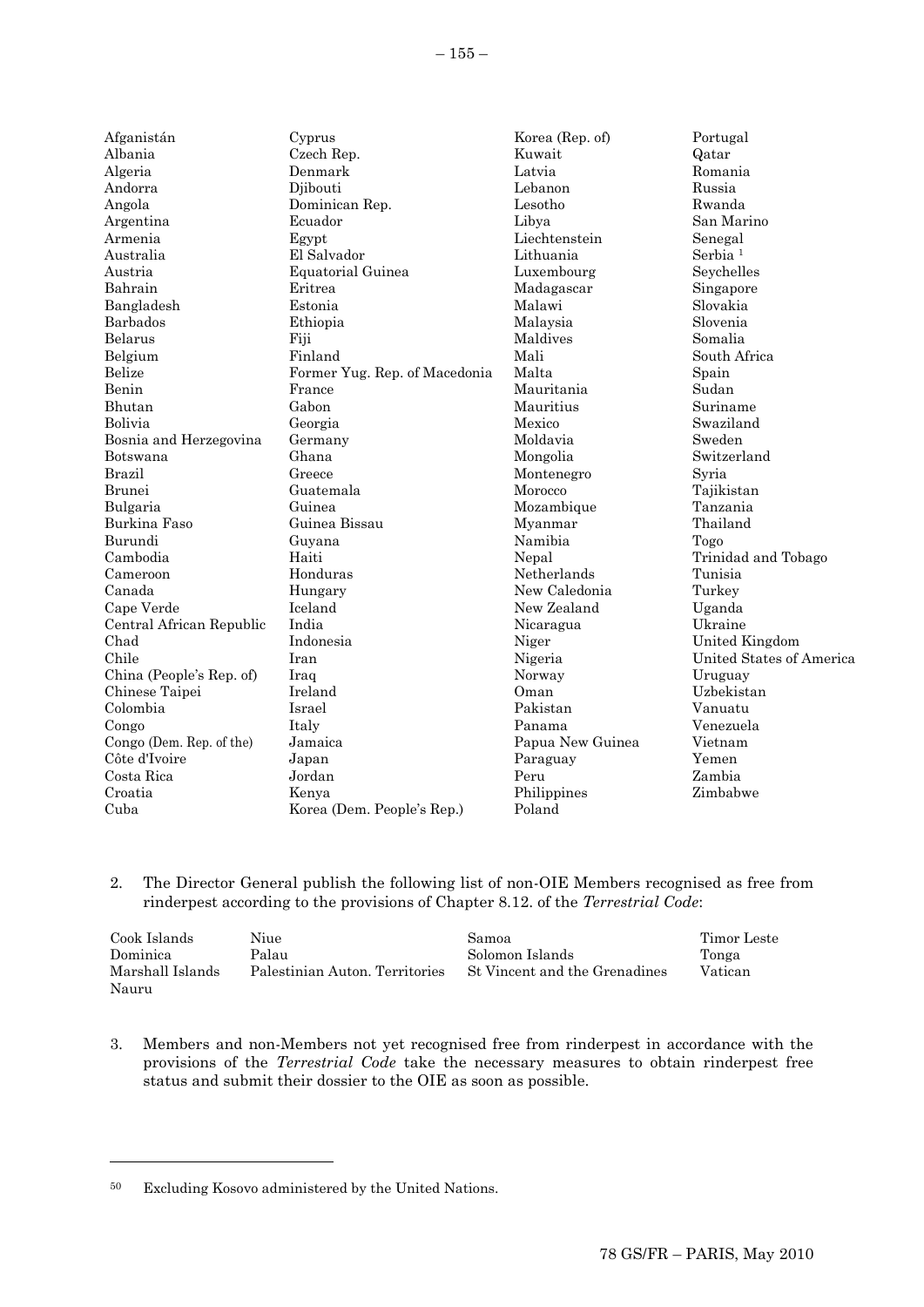4. In accordance with the current provisions on rinderpest in the *Terrestrial Code* that shall remain applicable until the adoption of future revisions thereto in the context of global eradication of rinderpest, each Member maintains its recognised rinderpest free status provided that the Delegate submits, during the month of November of each year, a letter to the Director General of the OIE which includes the relevant information as prescribed in the *Terrestrial Code* for that disease, for confirming the maintenance of the recognized disease status.

AND

5. The Delegates of Members and competent authorities of non-OIE Members will immediately notify the Headquarters if rinderpest occurs in their countries.

 $\overline{\phantom{a}}$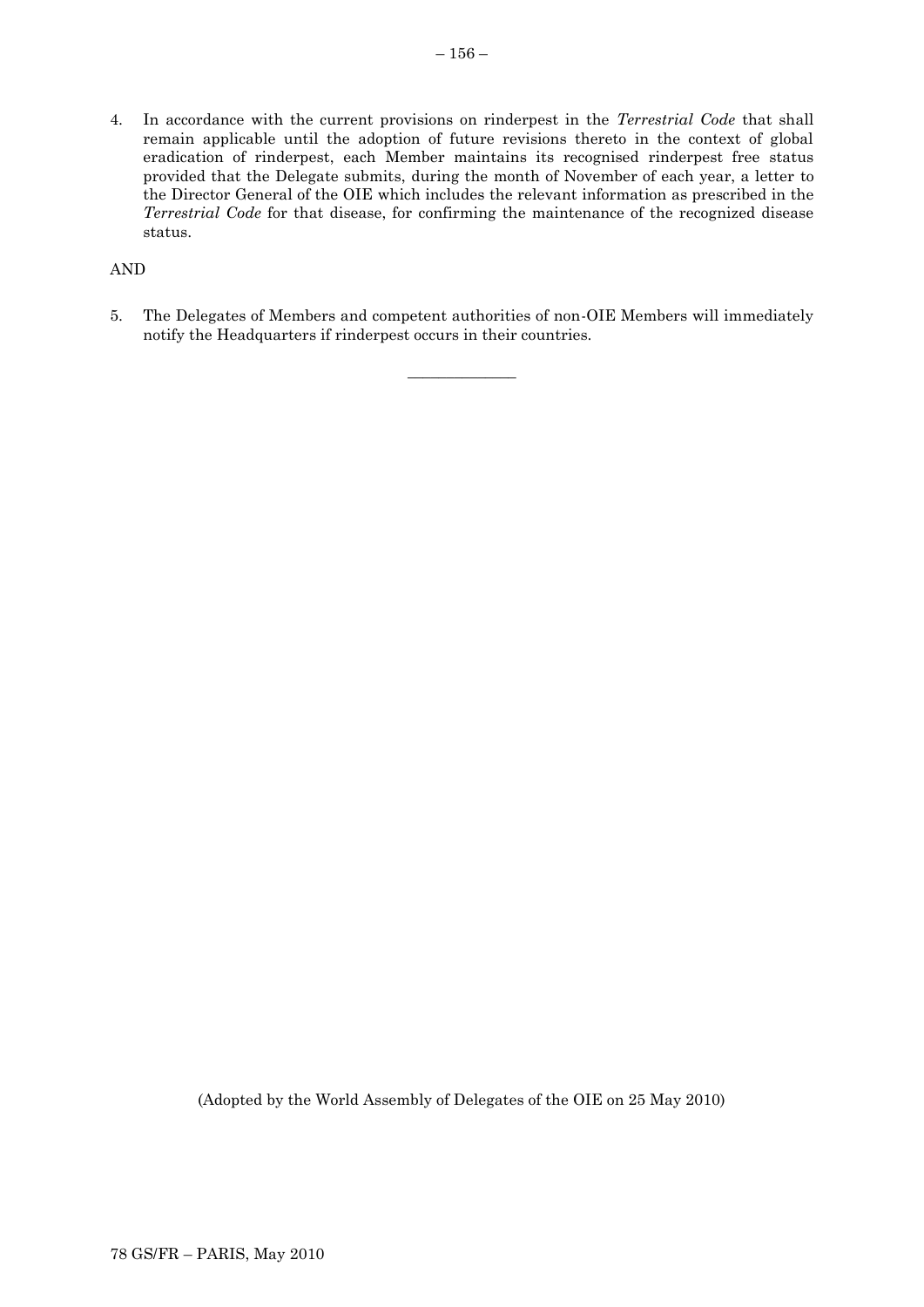## <span id="page-22-0"></span>**Recognition of the Contagious Bovine Pleuropneumonia Disease Status of Members**

## CONSIDERING THAT

- 1. During the 71st General Session, the OIE International Committee established a procedure for annually updating a list of Member countries and zones, recognised as free from contagious bovine pleuropneumonia (CBPP) according to the provisions of the *Terrestrial Animal Health Code* (*Terrestrial Code*),
- 2. During the 76th General Session, the International Committee adopted Resolution No. XXII, which specified and updated the procedure for Members to follow to achieve official recognition and maintenance of status for certain diseases,
- 3. During the 76th General Session, the International Committee adopted Resolution No. XXIII, which specified the financial implications for Members applying for evaluation of official recognition or re-instatement of disease status to meet part of the costs sustained by the OIE in the evaluation process,
- 4. Information published by the OIE is derived from declarations made by the official Veterinary Services of Members. The OIE is not responsible for inaccurate publication of country or zonal disease free status based on inaccurate information, changes in epidemiological status or other significant events that were not promptly reported to the Headquarters subsequent to the time of declaration of freedom from CBPP.

#### THE ASSEMBLY

#### RESOLVES THAT

1. The Director General publish the following list of Members recognised as free from CBPP according to the provisions of the Chapter 11.9. of the *Terrestrial Code*:

| Australia | India    | Switzerland              |
|-----------|----------|--------------------------|
| Botswana  | Portugal | United States of America |

#### AND

2. The Delegates of these Members will immediately notify the Headquarters if CBPP occurs in their countries.

 $\overline{\phantom{a}}$  , where  $\overline{\phantom{a}}$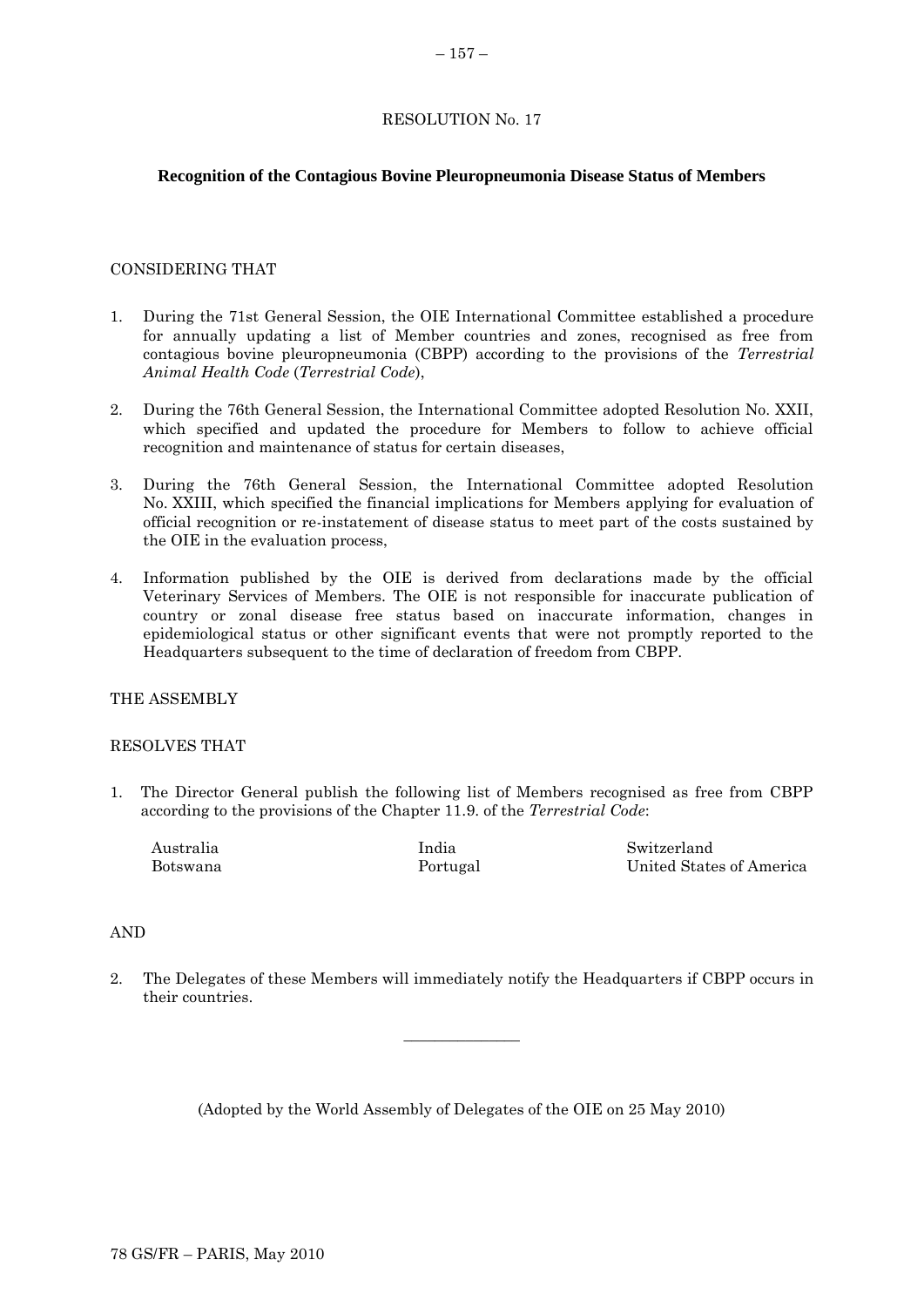# <span id="page-23-0"></span>**Recognition of the Bovine Spongiform Encephalopathy Risk Status of Members**

## CONSIDERING THAT

- 1. During the 67th General Session the OIE International Committee established a procedure for annually updating a list of Members, categorised by their Bovine spongiform encephalopathy (BSE) risk according to the provisions of the *Terrestrial Animal Health Code* (*Terrestrial Code*),
- 2. During the 76th General Session, the OIE adopted Resolution No. XXII, which specified and updated the procedure for Members to follow to achieve official recognition and maintenance of status of certain diseases,
- 3. During the 76th General Session, the International Committee adopted Resolution No. XXIII, which specified the financial implications for Members applying for evaluation of official recognition or re-instatement of a BSE risk status to meet part of the costs sustained by the OIE in the evaluation process,
- 4. Information published by the OIE is derived from declarations made by the official Veterinary Services of Members. The OIE is not responsible for inaccurate publication of a Member disease status based on inaccurate information, changes in epidemiological status or other significant events that were not promptly reported to the Headquarters, subsequent to the time of declaration of the BSE risk status.

## THE ASSEMBLY

#### RESOLVES THAT

1. The Director General publish the following list of Members recognised as having a negligible BSE risk in accordance with Chapter 11.6. of the *Terrestrial Code*:

| Argentina | India       | Peru      |
|-----------|-------------|-----------|
| Australia | New Zealand | Singapore |
| Chile     | Norway      | Sweden    |
| Finland   | Paraguay    | Uruguay   |
| Iceland   |             |           |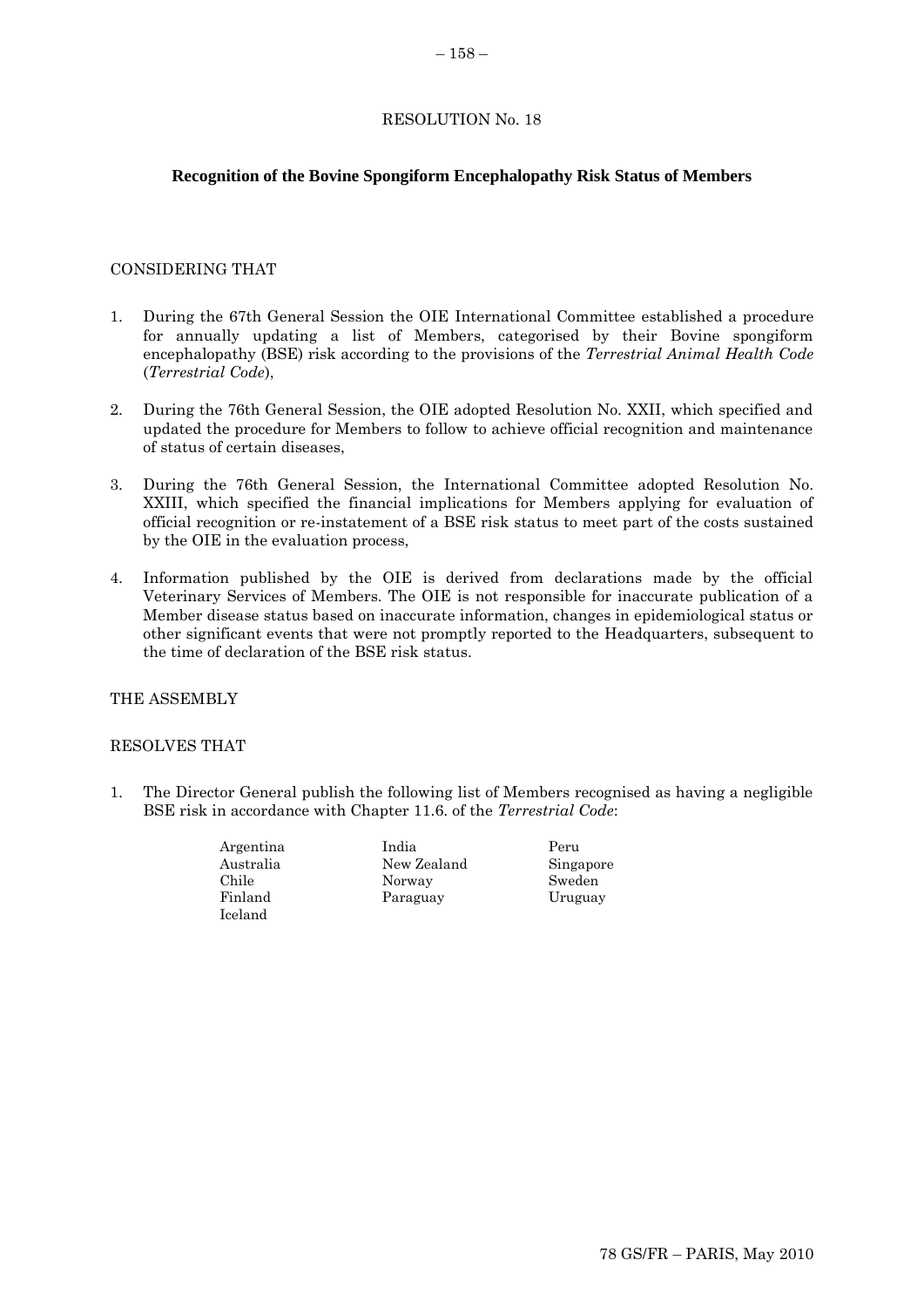2. The Director General publish the following list of Members recognised as having a controlled BSE risk in accordance with Chapter 11.6. of the *Terrestrial Code*:

| Austria        | Greece          |
|----------------|-----------------|
| Belgium        | Hungary         |
| Brazil         | Ireland         |
| Canada         | Italy           |
| Chinese Taipei | Japan           |
| Colombia       | Korea (Rep. of) |
| Cyprus         | Latvia          |
| Czech Republic | Lichtenstein    |
| Denmark        | Lithuania       |
| Estonia        | Luxembourg      |
| France         | Malta           |
| Germany        |                 |

Mexico Netherlands Panama Poland Portugal Slovak Republic Slovenia Spain Switzerland United Kingdom United States of America

# AND

3. The Delegates of these Members will immediately notify the Headquarters if BSE occurs in their countries or their territories.

 $\overline{\phantom{a}}$  , where  $\overline{\phantom{a}}$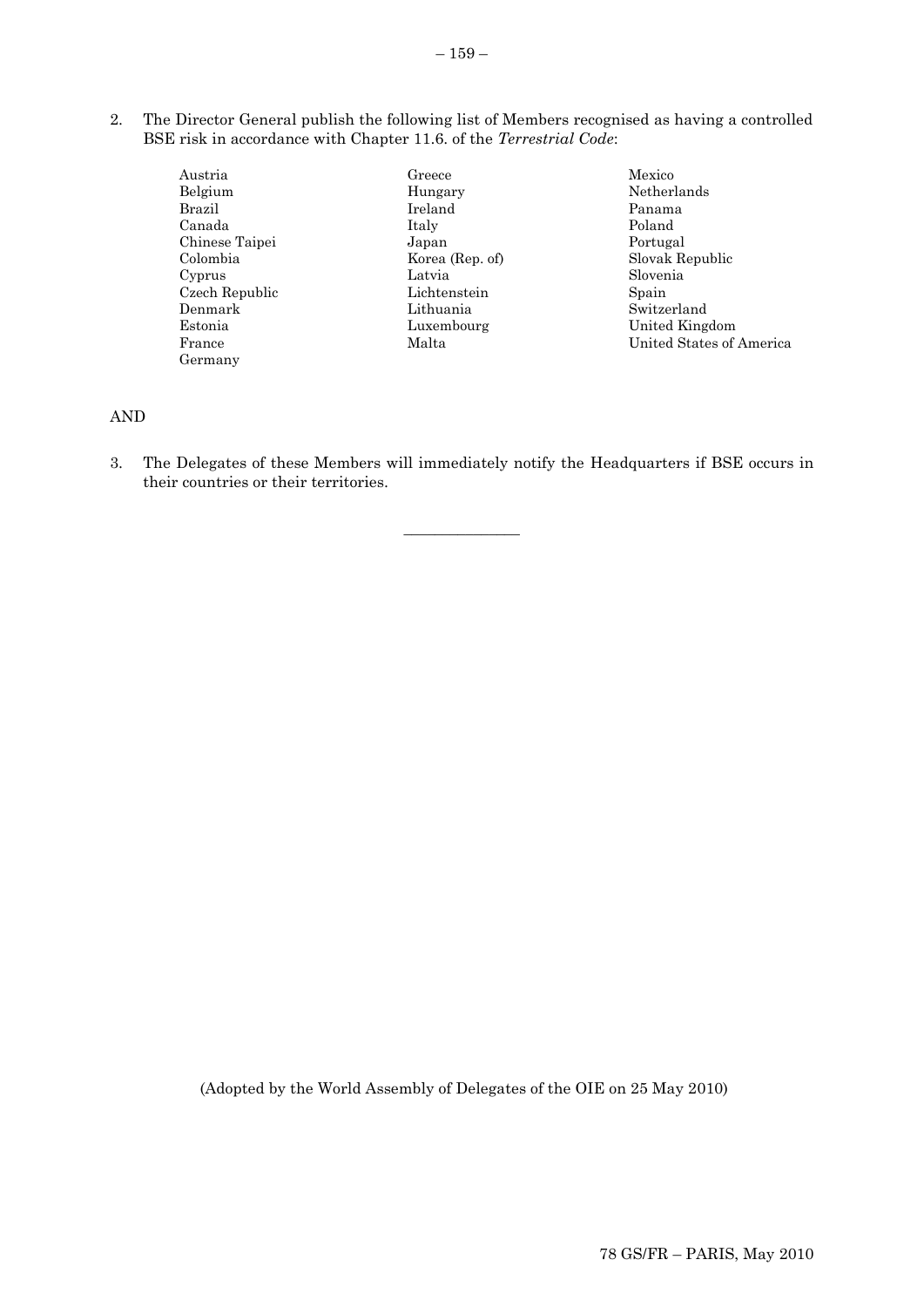# **Animal Production Food Safety**

## <span id="page-25-0"></span>CONSIDERING THAT

- 1. The permanent Working Group on Animal Production Food Safety, established by the Director General in 2002, held its ninth meeting in November 2009 and drafted a work programme for 2010. It also proposed some minor amendments to its Terms of Reference and Modus operandi;
- 2. The Working Group has developed various texts aimed at minimising food safety risks associated with hazards in animal production, including a *Guide to Good Farming Practices*. The text has been finalised and will be published in cooperation with FAO in English, French and Spanish;
- 3. The Working Group has reviewed the revised *Terrestrial* and *Aquatic Code* chapters on the control of hazards of animal health and public health importance in animal feed and a draft text on control of such hazards in heat-treated petfood;
- 4. The Working Group has reviewed a discussion paper by Dr Knight-Jones on priority pathogens for standard setting by OIE and recommended that it be sent to OIE Members for comment prior to making a decision on which pathogens should be given priority for standard setting in OIE;
- 5. The OIE and the Codex Alimentarius Commission continued to work together to ensure that standards relevant to animal production food safety developed by both organisations are consistent and take a "whole food chain" approach to food safety;
- 6. The work on animal production food safety benefits from cooperation between the OIE and the FAO and WHO, which provide additional expert advice and expertise in regard to food safety, zoonotic diseases and related issues.

THE ASSEMBLY

## RECOMMENDS THAT

- 1. The Director General retain the Working Group on Animal Production Food Safety to advise him and the relevant Specialist Commissions on issues relevant to animal production food safety, with the amended Terms of Reference shown in Annex VIII to the report of the ninth meeting of the Working Group.
- 2. The participation of high level FAO and WHO experts as members of this Working Group be maintained, to further strengthen the collaboration between OIE and Codex.
- 3. The 2010 work programme prepared by the Working Group guide the OIE"s activities on animal production food safety during the next 12 months, with provision of the resources needed to address the identified priorities.

(Adopted by the World Assembly of Delegates of the OIE on 26 May 2010)

 $\overline{\phantom{a}}$  , where  $\overline{\phantom{a}}$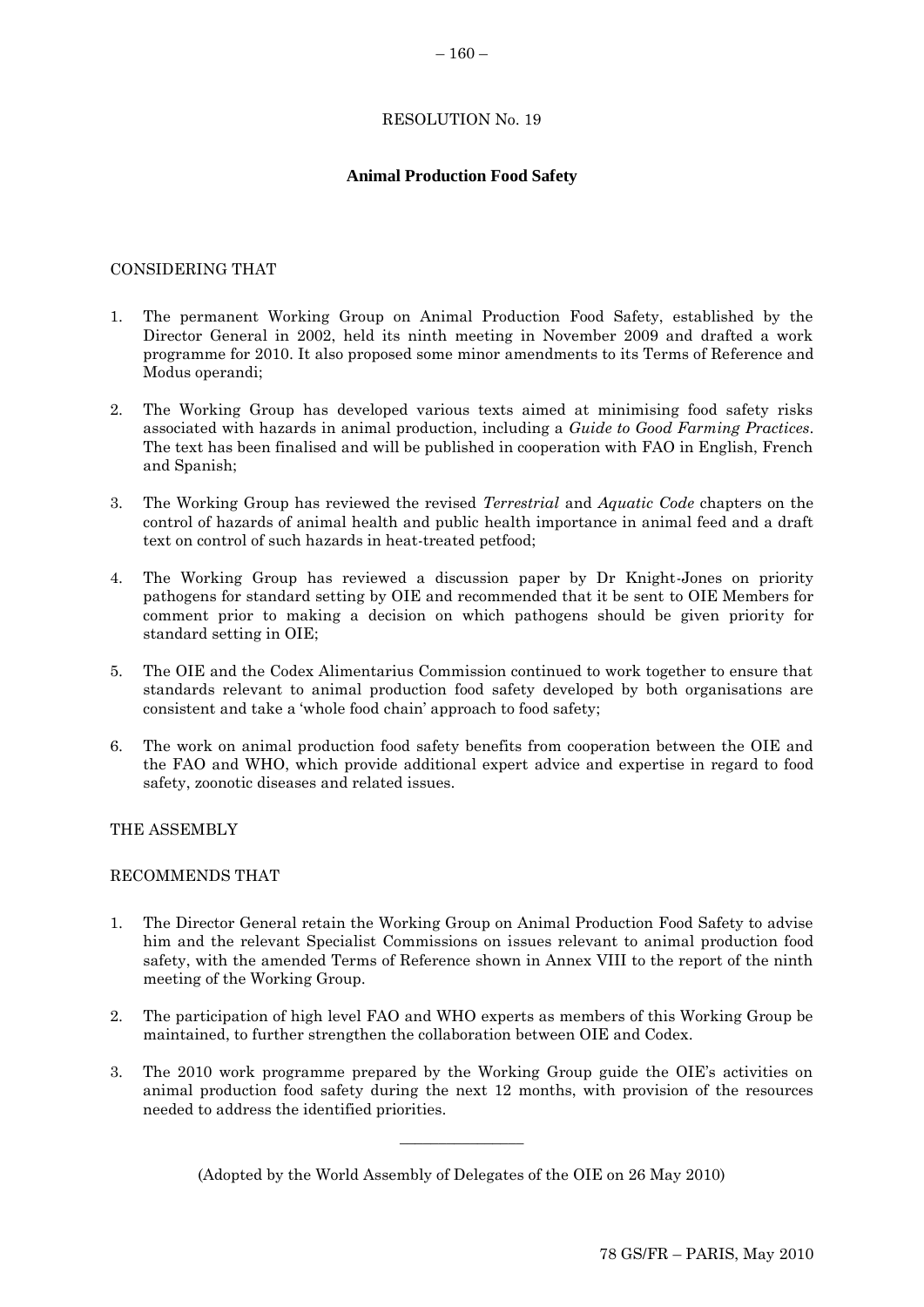## **Animal Welfare**

#### <span id="page-26-0"></span>CONSIDERING THAT

- 1. The mandate of the OIE is to improve animal health and welfare worldwide;
- 2. Animal welfare is a complex, multi-faceted, international and domestic public policy issue, with important scientific, ethical, economic, cultural, political and trade policy dimensions;
- 3. The Director General has established a permanent Animal Welfare Working Group, which draws up and implements a detailed annual work programme;
- 4. Successful Global Conferences on Animal Welfare were held in 2004 and 2008 and confirmed the OIE"s international leadership role in animal welfare;
- 5. Animal welfare standards (seven chapters to date) were adopted starting at the 2005 and subsequent General Assemblies and are regularly updated;
- 6. Publication of "Animal Welfare: Global Issues, Trends and Challenges", in 2005, in the OIE Scientific and Technical Review Series and "The Scientific Assessment and Management of Animal Pain", in 2008, in the OIE Technical Series further reinforced the OIE"s international leadership role in animal welfare;
- 7. An expansion of the mandate of the Aquatic Animal Health Standards Commission to cover, inter alia, aquatic animal welfare, has been adopted by OIE Members;
- 8. A new standard on laboratory animal welfare has been proposed for adoption by OIE Members;
- 9. Work is underway on the development of new animal welfare standards on animal welfare in livestock production systems, with broiler chickens and beef cattle production systems being addressed first;
- 10. An OIE Resolution providing in principle support for the proposed Universal Declaration on Animal Welfare was adopted at the 2007 General Session;
- 11. The Director General confirmed OIE policy on the establishment of "twinning" relationships between OIE Collaborating Centres, in a letter sent to delegates on 16 March 2009;
- 12. The Director General requested that Delegates establish, under their overall supervision, animal welfare focal points, in a letter dated 24th March 2009;
- 13. The active involvement of all OIE Members is essential to the successful global implementation of the OIE animal welfare mandate;
- 14. Regional animal welfare strategies, and associated implementation plans, make a major contribution to the OIE mandate of improving animal health and welfare worldwide.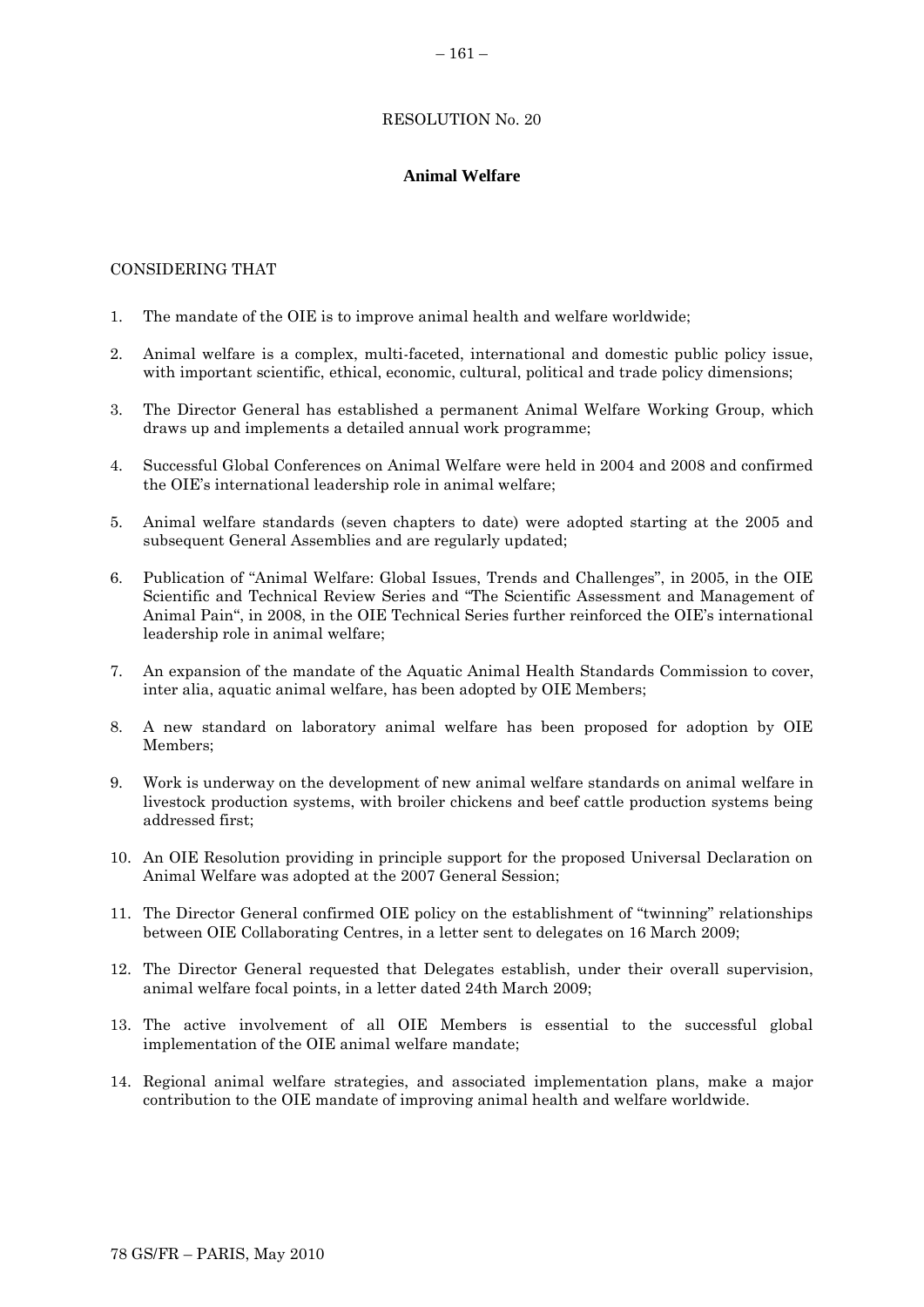#### THE ASSEMBLY

#### RECOMMENDS THAT

- 1. The Director General maintain the Animal Welfare Working Group to advise him, and the Terrestrial and Aquatic Animal Health Standards Commissions, on OIE priorities and proposed activities in the field of animal welfare.
- 2. The Working Group and OIE Headquarters 2010/2011 work programmes be the basis for the OIE"s activities on animal welfare for the next 12 months and that the necessary resources be provided to address the agreed priorities.
- 3. Delegates take steps to ensure their nominated national animal welfare focal points participate in regional training programmes.
- 4. Within the framework of an agreed strategy and implementation plan, OIE Members play an active role in their regions with institutions, non governmental organisations, the private sector and with other international organisations in promoting the OIE international animal welfare mandate.
- 5. Veterinary Services of each Member take steps to implement the OIE animal welfare standards, including, as appropriate, the possible need to strengthen the regulatory framework for animal welfare.
- 6. OIE Regional Commissions and Regional Representations continue to play an active role in raising awareness of the OIE animal welfare role, with active involvement of Working Group members from their respective regions.
- 7. The OIE Headquarters and the Animal Welfare Working Group continue to give priority to effective and transparent consultation in implementing the OIE animal welfare work programme.
- 8. Delegates continue to take appropriate steps to implement the Recommendations of the Second OIE Global Conference on Animal Welfare, held in Cairo from 19-22 October 2008.
- 9. The Director General continues to take the necessary steps to ensure that the final text of the proposed Universal Declaration on Animal Welfare explicitly recognises, and confirms, the OIE"s International Leadership role in setting animal welfare standards.
- 10. OIE Animal Welfare Collaborating Centres be encouraged to identify "twinning" opportunities in accordance with OIE policy.
- 11. Further applications to be recognised as OIE Animal Welfare Collaborating Centres be assessed according to the criteria agreed by the OIE Council.
- 12. The Director General takes steps to ensure that animal welfare performance criteria are included in the *Performance of Veterinary Services* (PVS) tool.
- 13. The Director General takes steps to ensure that animal welfare is included in the OIE Veterinary Legislation initiative.
- 14. The Director General continues to take steps to promote the inclusion of animal welfare in veterinary teaching curricula and in continuing education programmes.

 $\overline{\phantom{a}}$  , where  $\overline{\phantom{a}}$ (Adopted by the World Assembly of Delegates of the OIE on 26 May 2010)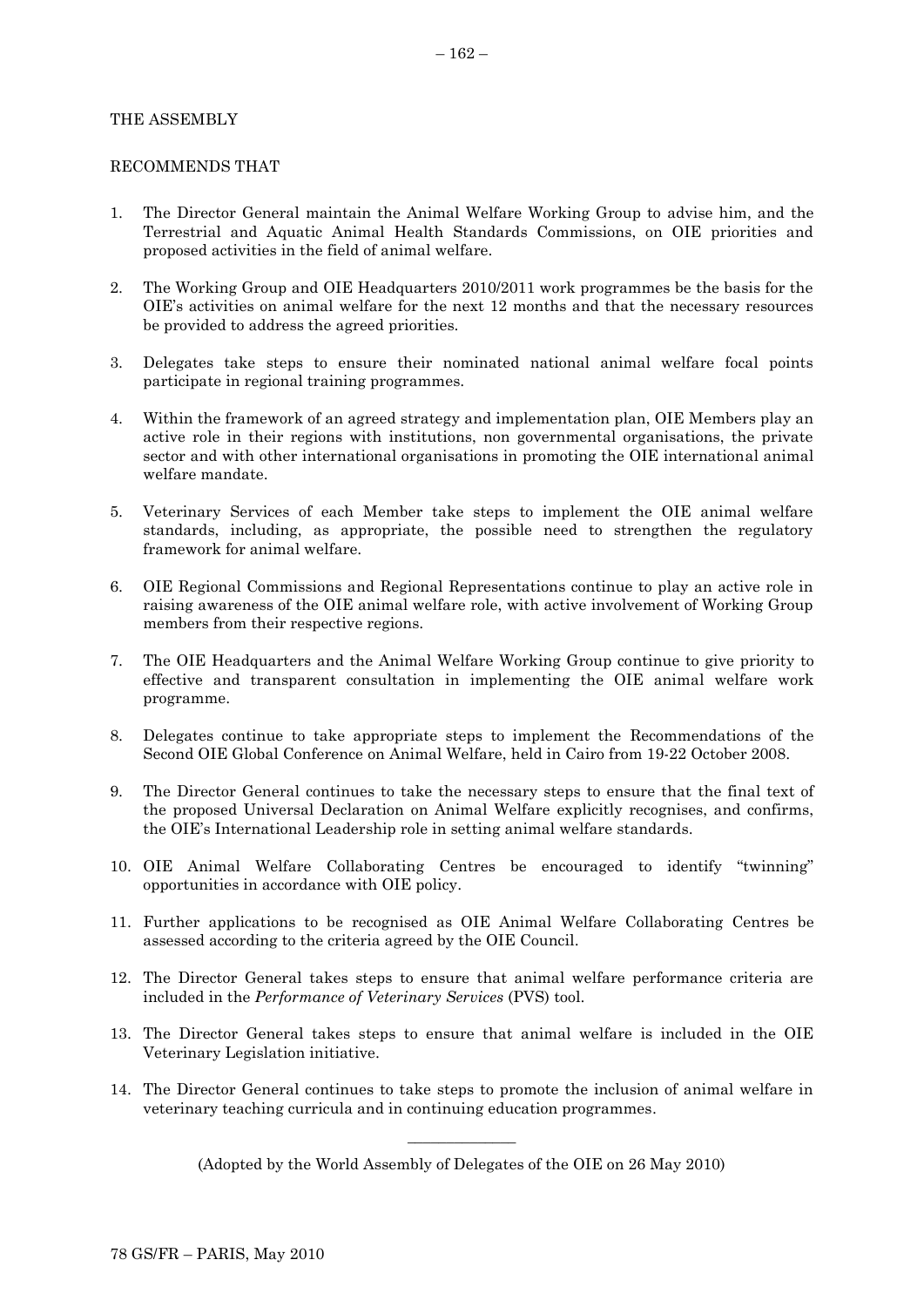#### **Amendments to the OIE** *Aquatic Animal Health Code*

#### <span id="page-28-0"></span>CONSIDERING

- 1. The present content of the OIE *Aquatic Animal Health Code* (the *Aquatic Code*), which is the result of modifications made by the OIE International Committee during previous OIE General Sessions,
- 2. The necessity to update the *Aquatic Code* in accordance with the recommendations in the February 2010 report of the OIE Aquatic Animal Health Standards Commission (Appendices III to XXV of Document 78 SG/12/CS4 B), after consultation with the Delegates of the Members.

#### THE ASSEMBLY

#### RESOLVES

1. To adopt the updates to the *Aquatic Code* proposed in Appendices III to XXV of Document 78 SG/12/CS4 B in English, French and Spanish, each text being authentic.

In Annex XXI, Disinfected eggs – Article 10.4.X. point 2a), Article 10.5.X. point 2a), Article 10.9.X. point 2a), be amended as follows:

- a) the *eggs* should be disinfected prior to importing, according to the methods described in Chapter 1.1.3. of the *Aquatic Manual* (under study) or those specified by the *[Competent](http://www.oie.int/eng/normes/fcode/en_glossaire.htm#terme_autorite_competente)  [Authority](http://www.oie.int/eng/normes/fcode/en_glossaire.htm#terme_autorite_competente)* of the *[importing](http://www.oie.int/eng/normes/fcode/en_glossaire.htm#terme_pays_importateur)* country; and
- 2. To ask the Director General to publish the adopted texts in a revised edition of the *Aquatic Code*.

 $\overline{\phantom{a}}$  , where  $\overline{\phantom{a}}$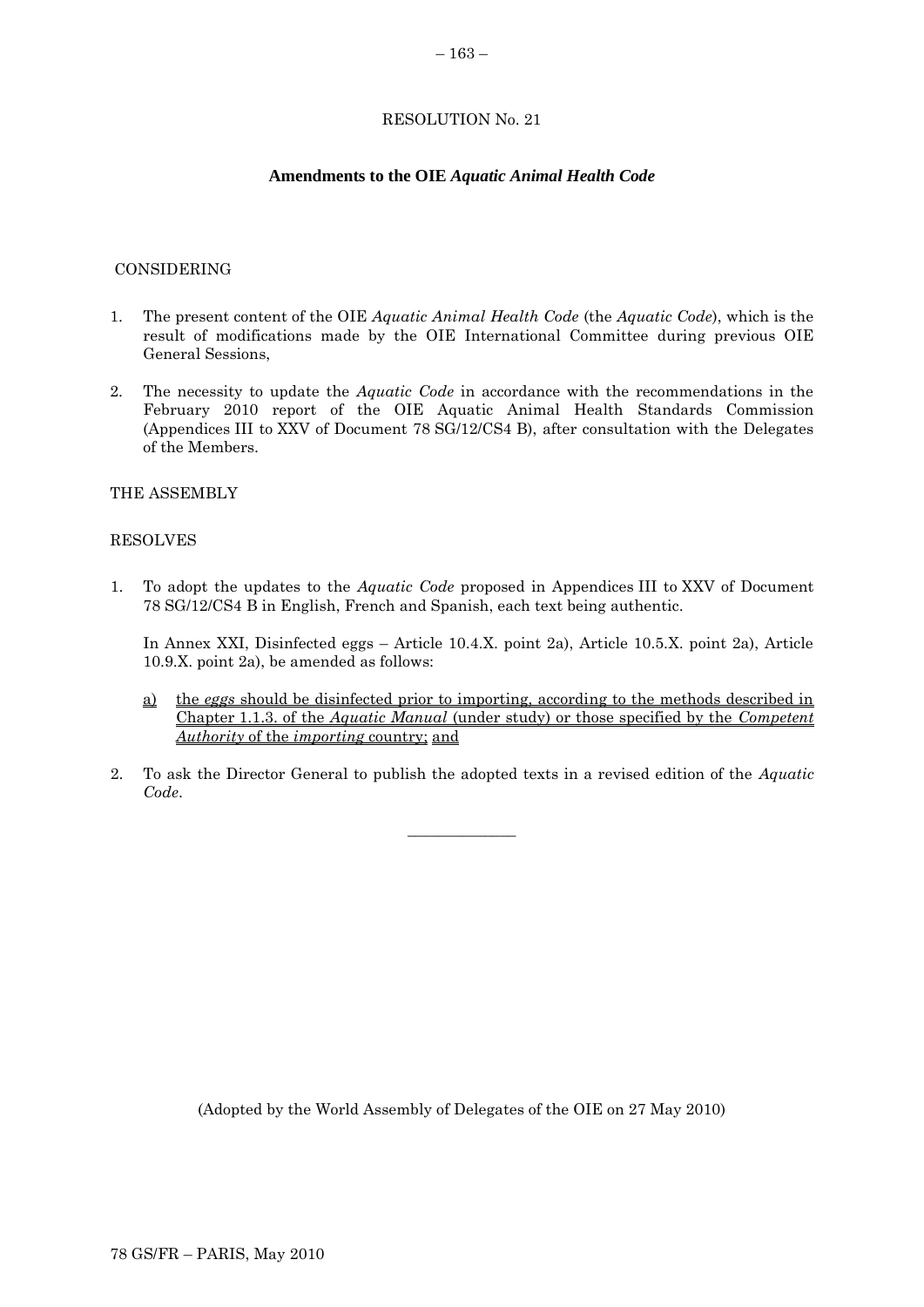#### **Amendments to the OIE** *Terrestrial Animal Health Code*

#### <span id="page-29-0"></span>CONSIDERING THAT

- 1. The present content of the OIE *Terrestrial Animal Health Code* (the *Terrestrial Code*), which is the result of modifications made by the OIE World Assembly during previous General Sessions;
- 2. The necessity to update the *Terrestrial Code* in accordance with recommendations in the February 2010 report of the OIE Terrestrial Animal Health Standards Commission (the Terrestrial Code Commission) (Document 78 SG/12/CS1 B), after consultation with the Delegates of the Members;

THE ASSEMBLY

#### RESOLVES

- 1. To adopt the updates to the *Terrestrial Code* proposed in Annexes IV, VI, IX, XII, XVI, XVII, XXI, XXII, XXIII, XXIV, XXV, XXVII, XXX, XXXI, XXXII, XXXIII, XXXIV and XXXVI of Document 78 SG/12/CS1 B in English, French and Spanish, each text being authentic.
- 2. To adopt the updates to the *Terrestrial Code* proposed in Annexes III, V, VII, VIII, X, XI, XIII, XIV, XV, XVIII, XIX, XX, XXVI, XXVIII, XXIX and XXXV of Document 78 SG/12/CS1 B in English, French and Spanish, each text being authentic, with the following modifications:
	- 2.1. In Annex III (Chapter 15.6.)
		- a) retain the Chapter 15.6. texts of 2009 edition of the OIE *Terrestrial Code* and add "(under study)" in Title.
	- 2.2. In Annex V (Chapter 1.2.)
		- a) In Point 5. of Article 1.2.3.

add "Teschovirus encephalomyelitis (under study)" in an alphabetical order.

- 2.3. In Annex VII (Chapter 1.5.)
	- a) In Article 1.5.1.

delete "additional" between "surveillance with" and "advice".

#### 2.4. In Annex VIII (Chapter 1.6.)

a) In Article 1.6.1.

in Spanish version only, replace "declaración" between "La OIE no publica la" and "de la situación sanitaria" with "auto-declaración".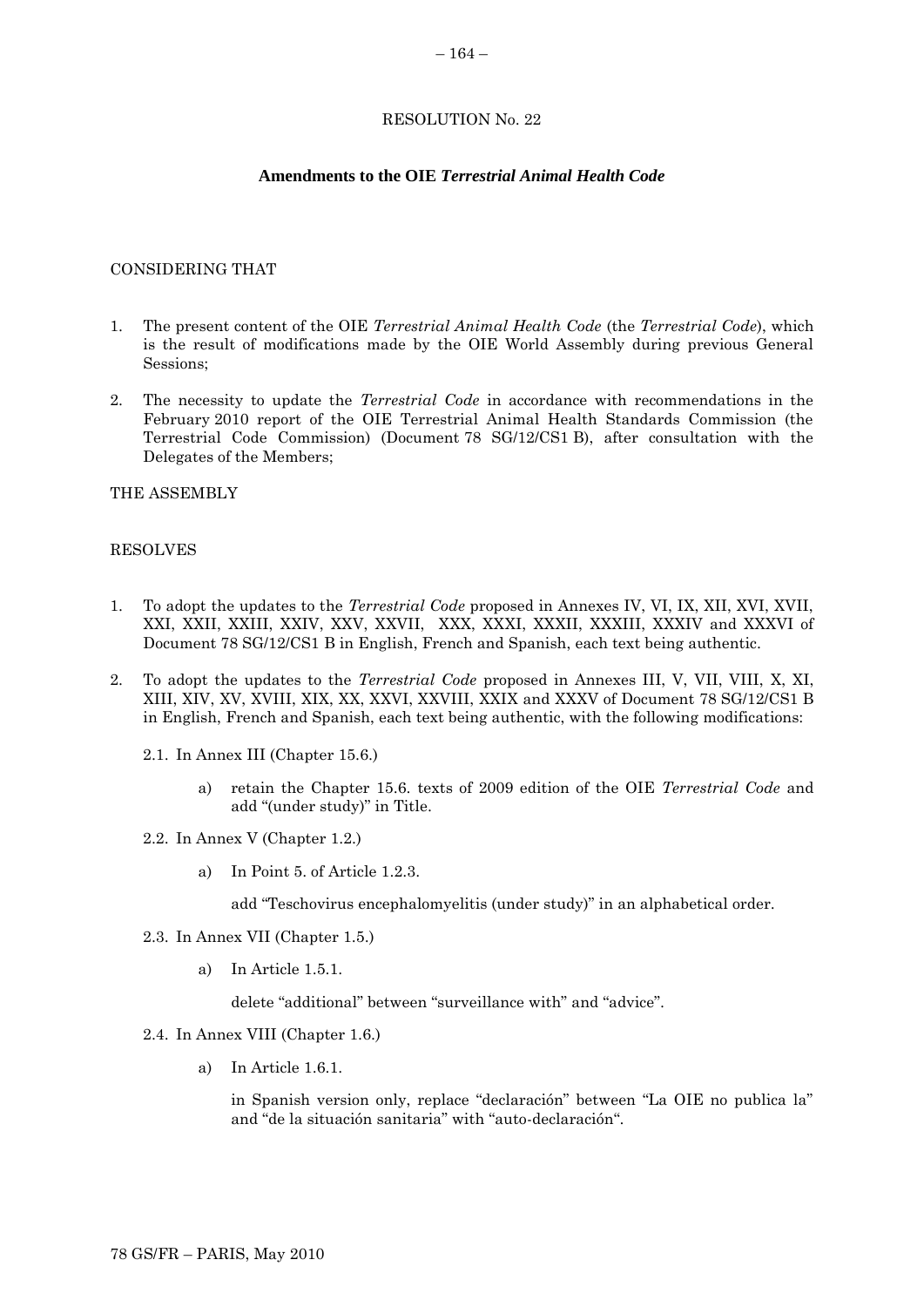- 2.5. In Annex X (Chapter 3.1. and 3.2.)
	- a) In Point 6 of Article 3.1.2

replace "a fundamental element of quality as it" with "prerequisite to"

in French version only, replace "preuves" between "type de" and "lorsqu'ils" by "elements"

b) In Point 1 of Article 3.2.2.

replace "and regulations" between "veterinary legislation" and "functional capabilities" with ", regulatory frameworks and"

c) In Point 1 of Article 3.2.5.

insert "always" between "This core should" and "include *veterinarians*".

#### 2.6. In Annex XI (Chapter 4.2.)

a) In Point 5. c), iii) of Article 4.2.3. Title.

replace "Events including movements" with "Other events".

- 2.7. In Annex XIII (Chapter 4.6. and 4.7.)
	- a) In Point 1. of Article 4.6.3.

insert new Point 1. g) as below and renumber points as appropriate.

"g) Scrapie –comply with Article 14.9.8 if the animals do not originate from a scrapie free country or zone as defined in Article 14.9.3."

b) In Point 1. of Article 4.7.14.

replace "The IETS has categorised" in the beginning with "Based on the conclusions of the HASAC of the IETS,".

insert "are categorised" between "pathogenic agents" and "into four categories".

- 2.8. In Annex XIV (Chapter 4.12.)
	- a) In Point 10 of Article 4.12.6..

delete "The process produces no environmental pollutants but yields renewable energy from bio-methane and thermal energy, as well as mineral and protein end-products suitable as fertilizers for soil remediation and animal feed additives." and "(prions)".

## 2.9. In Annex XV (Chapter 5.1. and 5.2.)

a) In Article 5.1.1.

delete "There should only be one signing veterinarian for one certificate." .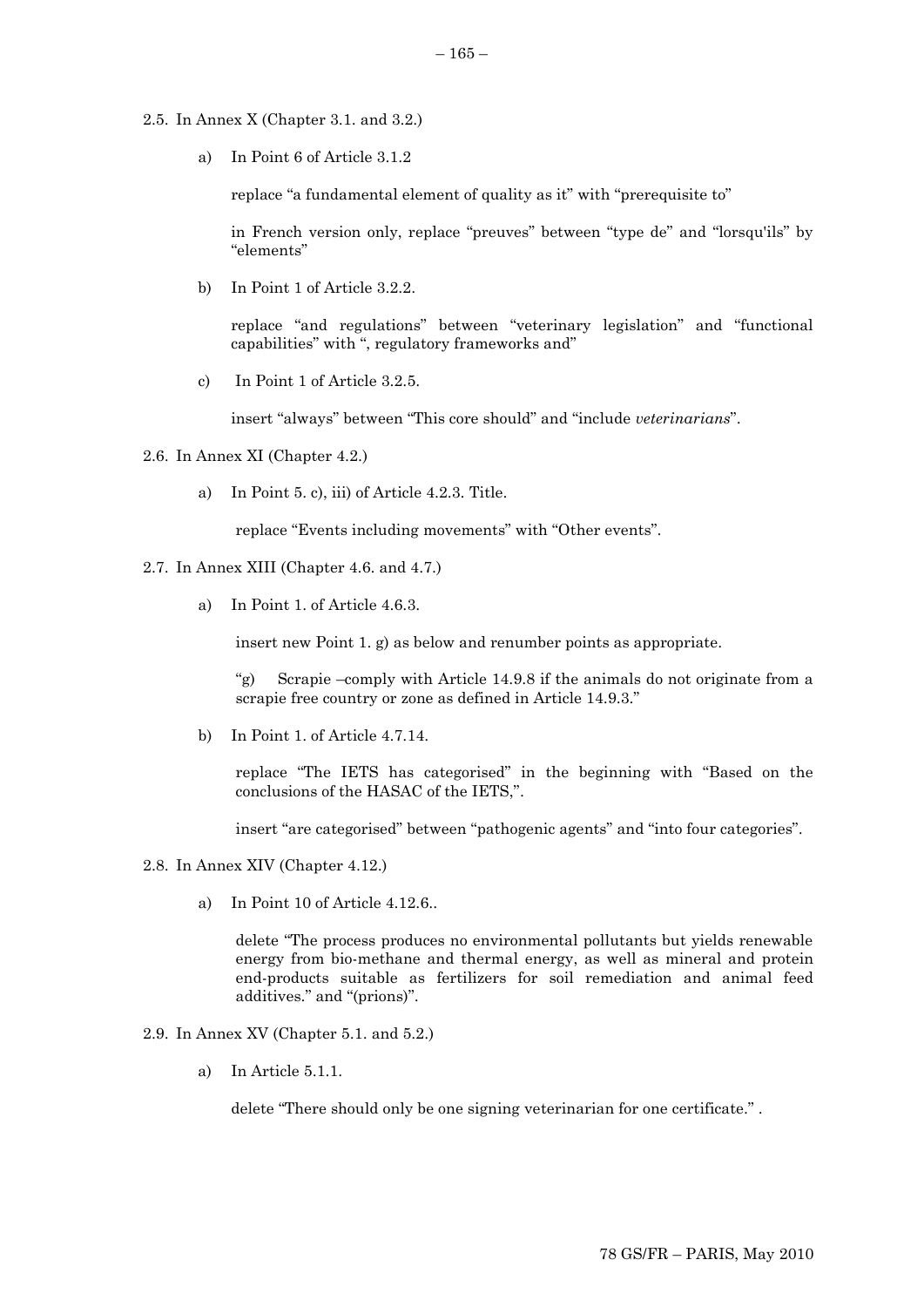add "certifying" between "signed by a" and "*veterinarian*".

c) In Point 2. of Article 5.2.2.

remove "authorised by the *Veterinary Authority"*

## 2.10. In Annex XVIII (Chapter 6.7.)

a) In Article 6.7.1.

b) In Article 5.2.1.

replace ", controlling and preventing" with "and controlling" between "for treating" and "infectious diseases".

- 2.11. In Annex XIX (Chapter 7.5. and 7.X.)
	- a) In Point 2 of Article 7.5.2.

add "(under study)" at the end.

b) In Preamble of Chapter 7.X.

insert "and interventions" after "Key events"

c) In Article 7.X.1.

modify the definition as follows:

## **"Euthanasia**

means the act of inducing *death* using a method that causes rapid and irreversible loss of consciousness with minimum pain and distress to the *animal* ".

d) In Point 10 of Article 7.X.3.

delete two times "vertebrate".

e) In Point 3 of Article 7.X.4.

replace "Animal care and use programme review" by "Ethical evaluation".

- 2.12. In Annex XX (Chapter 8.1.)
	- a) In Article 8.1.4., 8.1.5. and 8.1.8.

insert "movement" before "restriction".

b) In Article 8.1.10.

delete "or be subjected to an industrial process demonstrated to be of equivalent efficacy" at the end of Point 2 and add new paragraph "Other industrial process demonstrating equivalent efficacy is also acceptable." as a separate paragraph at the end.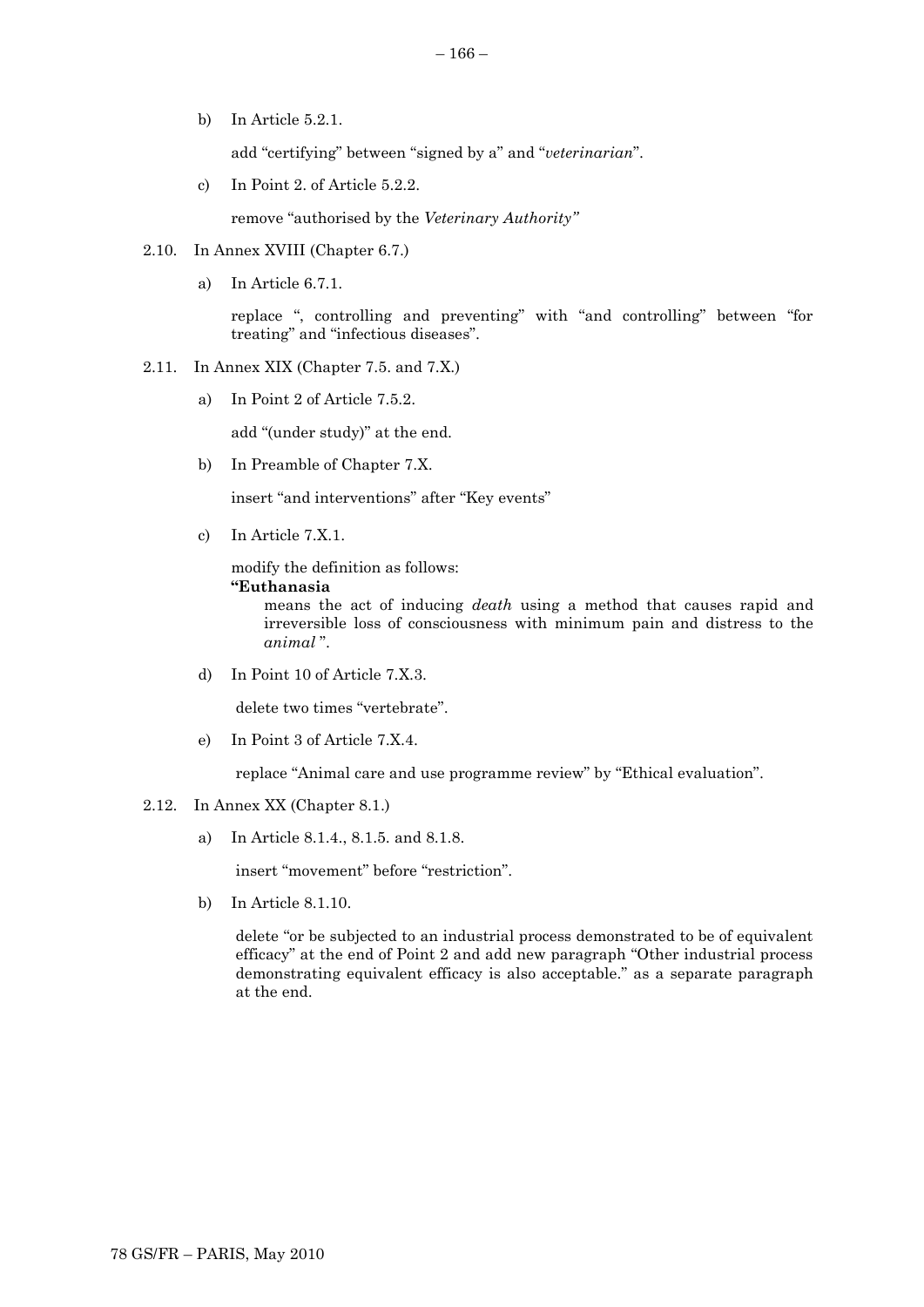- 2.13. In Annex XXVI (Chapter 10.4.)
	- a) In Point 1 and 2 of Article 10.4.20.

delete "NAI or" between "free from" and "HPNAI".

- 2.14. In Annex XXVIII (Chapter 11.6.)
	- a) In Point 3 of Article 11.6.3. and Point 3 of Article 11.6.4..

delete all "through feed of other mammalian origin" between "cross contamination" and ", that".

b) In Article 11.6.14.

go back to the existing text of 2009 edition of the OIE *Terrestrial Code*.

- 2.15. In Annex XXIX (Chapter 11.7.)
	- a) delete "or gamma interferon test" and "or gamma interferon tests" throughout the chapter.
- 2.16. In Annex XXXV (Chapter 14.9.)
	- a) In Point 2. b) of Article 14.9.3..

replace "0.01%" with "0.1%" between "at a prevalence rate exceeding" and "and no *case* of scrapie".

3. To ask the Director General to publish the adopted texts in a revised edition of the Terrestrial Code with appropriate numbering and formatting.

\_\_\_\_\_\_\_\_\_\_\_\_\_\_\_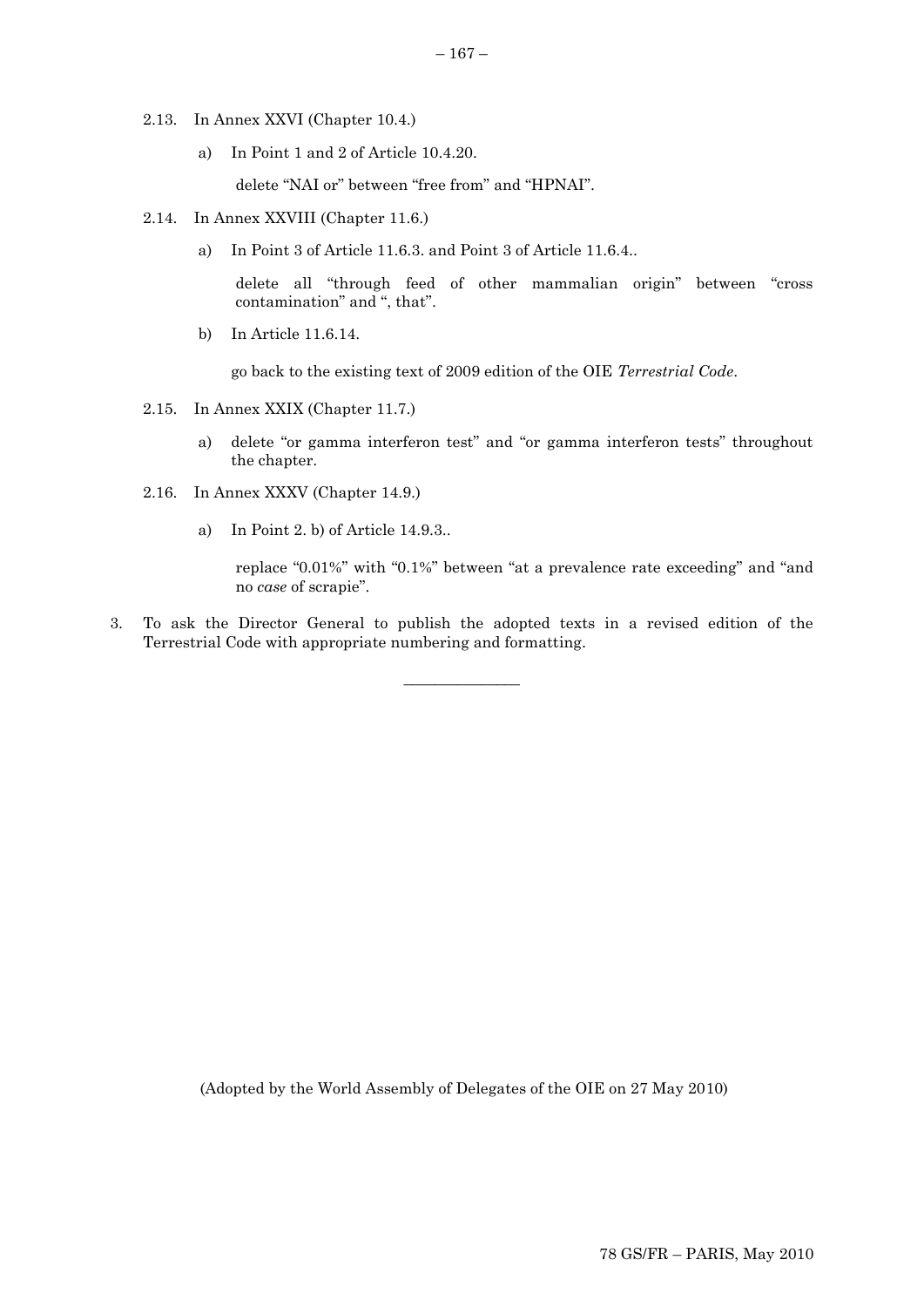# **Adoption of two draft chapters for the**  *Manual of Diagnostic Tests for Aquatic Animals*

## <span id="page-33-0"></span>CONSIDERING THAT

- 1. The *Manual of Diagnostic Tests for Aquatic Animals* (*Aquatic Manual*), like the *Aquatic Animal Health Code*, is an important contribution to the international harmonisation of sanitary standards related to aquatic animals and aquatic animal products,
- 2. A revised edition of the printed version of the *Aquatic Manual* is published approximately every three years. It is the intention of the OIE, represented by the Aquatic Animal Health Standards Commission that, following approval of changes by the OIE International Committee, the Web version of the *Aquatic Manual* will be updated on an annual basis,
- 3. Members are asked for the contributions of their specialists for each new or revised chapter of the *Aquatic Manual* before it is finalised by the Aquatic Animal Health Standards Commission,
- 4. All chapters for the revised edition have been sent to Members and the Aquatic Animal Health Standards Commission will address any pending comments,

\_\_\_\_\_\_\_\_\_\_\_\_\_\_

THE ASSEMBLY

RESOLVES

To adopt the new and the updated draft chapters of the *Aquatic Manual*.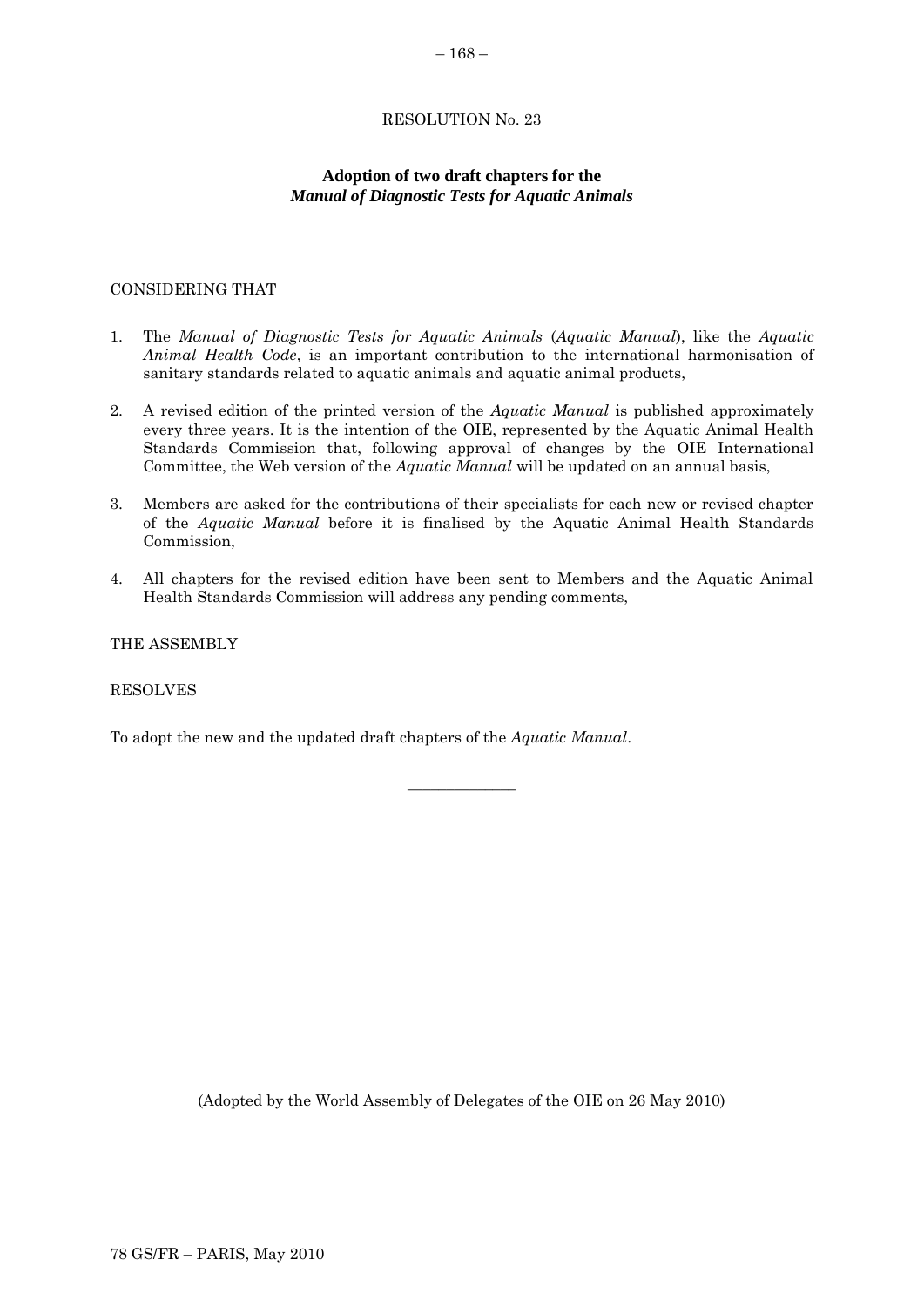# <span id="page-34-0"></span>**Adoption of seventeen draft chapters for the**  *Manual of Diagnostic Tests and Vaccines for Terrestrial Animals*

# CONSIDERING THAT

- 1. The *Manual of Diagnostic Tests and Vaccines for Terrestrial Animals* (*Terrestrial Manual*), like the *Terrestrial Animal Health Code*, is an important contribution to the international harmonisation of sanitary standards of terrestrial animals and animal products,
- 2. A revised edition of the printed version of the *Terrestrial Manual* is published approximately every four years. It is the intention of the OIE, represented by the Biological Standards Commission that, following approval of changes by the International Committee, the Web version of the *Terrestrial Manual* will be updated on an annual basis,
- 3. Members have been asked for the contributions of their specialists for the proposed seventeen revised chapters of the *Terrestrial Manual* before they are finalised by the Biological Standards Commission,
- 4. All chapters for the revised edition have been sent to Members, and the Biological Standards Commission will address any pending comments,

\_\_\_\_\_\_\_\_\_\_\_\_\_\_

THE ASSEMBLY

## RESOLVES

To adopt the seventeen updated chapters of the *Terrestrial Manual*.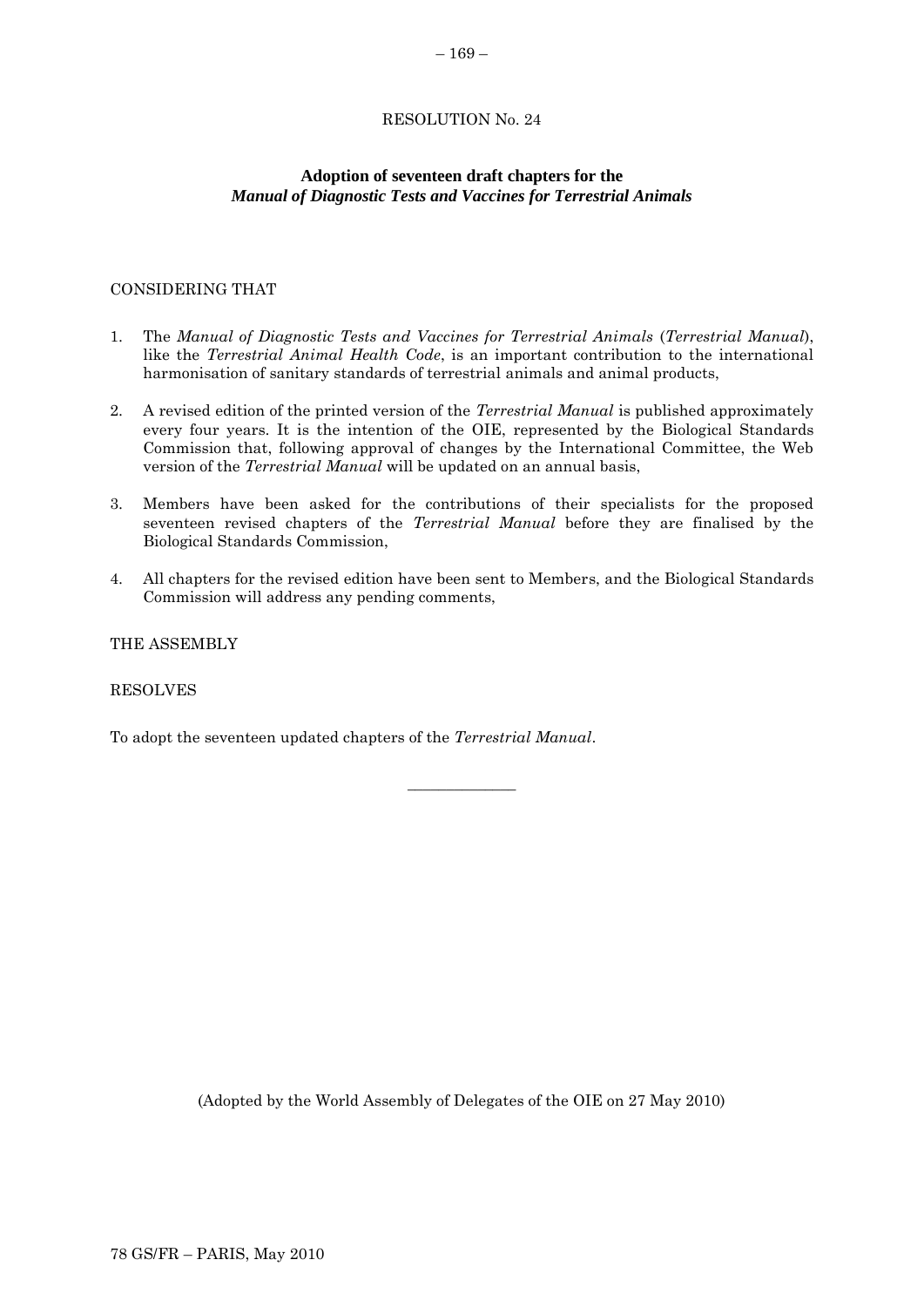# <span id="page-35-0"></span>**Destruction, storage and confinement of rinderpest virus containing material and other actions required in view of global eradication of rinderpest**

#### CONSIDERING THAT

- 1. The 77th General Session of the International Committee of the World Organisation for Animal Health adopted in May 2009 Resolution No. 27 "Storage and confinement of virulent rinderpest virus isolates and live vaccine stocks in view of the goal of global eradication of rinderpest",
- 2. The OIE and FAO have established a Joint Committee on Global Rinderpest Eradication, which met in December 2009 and in April 2010 and is expected to produce its final report by early 2011, to provide necessary advice to the Directors-General of OIE and FAO ,
- 3. The Joint OIE/FAO Committee on Global Rinderpest Eradication, with the assistance from the Biological Standards Commission, has finalised draft guidelines for rinderpest virus sequestration,
- 4. The 79th World Assembly of Delegates in May 2011 and the 37th FAO Conference in June 2011 may be in a position to endorse a joint OIE/FAO declaration on global rinderpest eradication and adopt a resolution to which the guidelines for rinderpest virus sequestration would be appended,
- 5. A global inventory on all existing rinderpest virus containing materials including vaccine stocks and the facilities holding such stocks and any movement of such materials will be established and maintained by the OIE and FAO and will constitute an essential tool for overseeing and coordinating the ongoing process of rinderpest virus sequestration,
- 6. The Scientific Commission on Animal Diseases at its meeting in March 2010 acknowledged and supported the proposal for a review of the *Terrestrial Animal Health Code* (the *Terrestrial Code*) in order to reflect the actions that need to be taken in the post rinderpest eradication period,

THE ASSEMBLY

#### RESOLVES THAT

- 1. OIE Members and non-OIE Members urgently respond, if they have not yet done so, to the questionnaire on rinderpest virus repositories distributed by the OIE and FAO in February 2010, after having conducted a thorough survey within their countries and territories.
- 2. Members and non-Members destroy, under the supervision of the Veterinary Authority, rinderpest containing materials or assure the storage and use of these materials in a biosecure facility in their country or, where applicable, assure the transfer to a laboratory in another country complying with the standards of the *Manual of Diagnostic Tests and Vaccines for Terrestrial Animals*.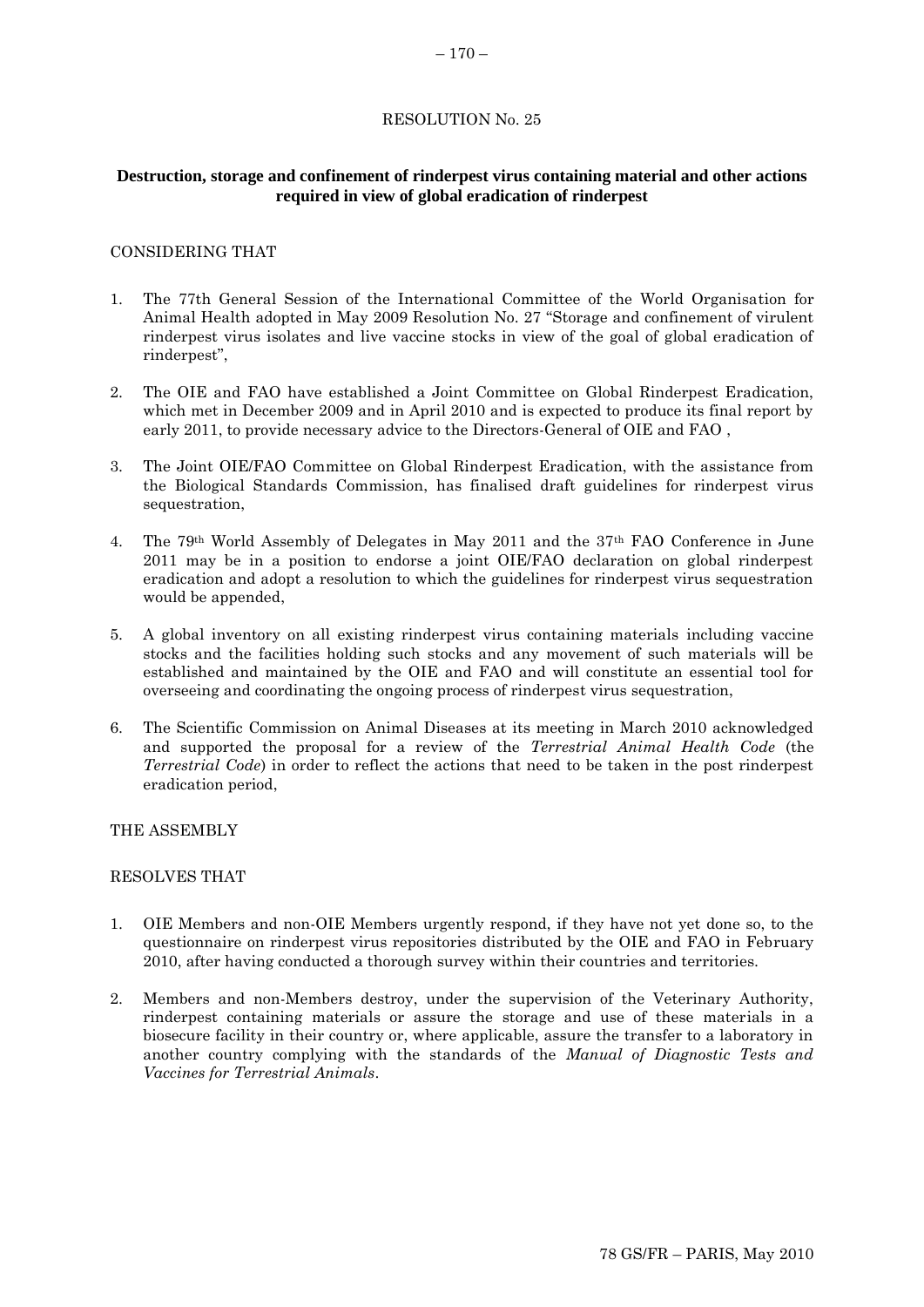- 3. The Scientific Commission on Animal Diseases and the Terrestrial Animal Health Code Commission proceed with revisions to relevant Chapters of the *Terrestrial Code* to adapt the latter to the new environment being created by global eradication of rinderpest.
- 4. The Biological Standards Commission revises relevant Chapters in the *Manual of Diagnostic Tests and Vaccines for Terrestrial Animals* to adapt the latter to the new environment being created by global eradication of rinderpest.
- 5. The Director General, in coordination with the FAO, takes actions required for enabling a declaration of global rinderpest eradication in May 2011 if necessary conditions are met.

 $\overline{\phantom{a}}$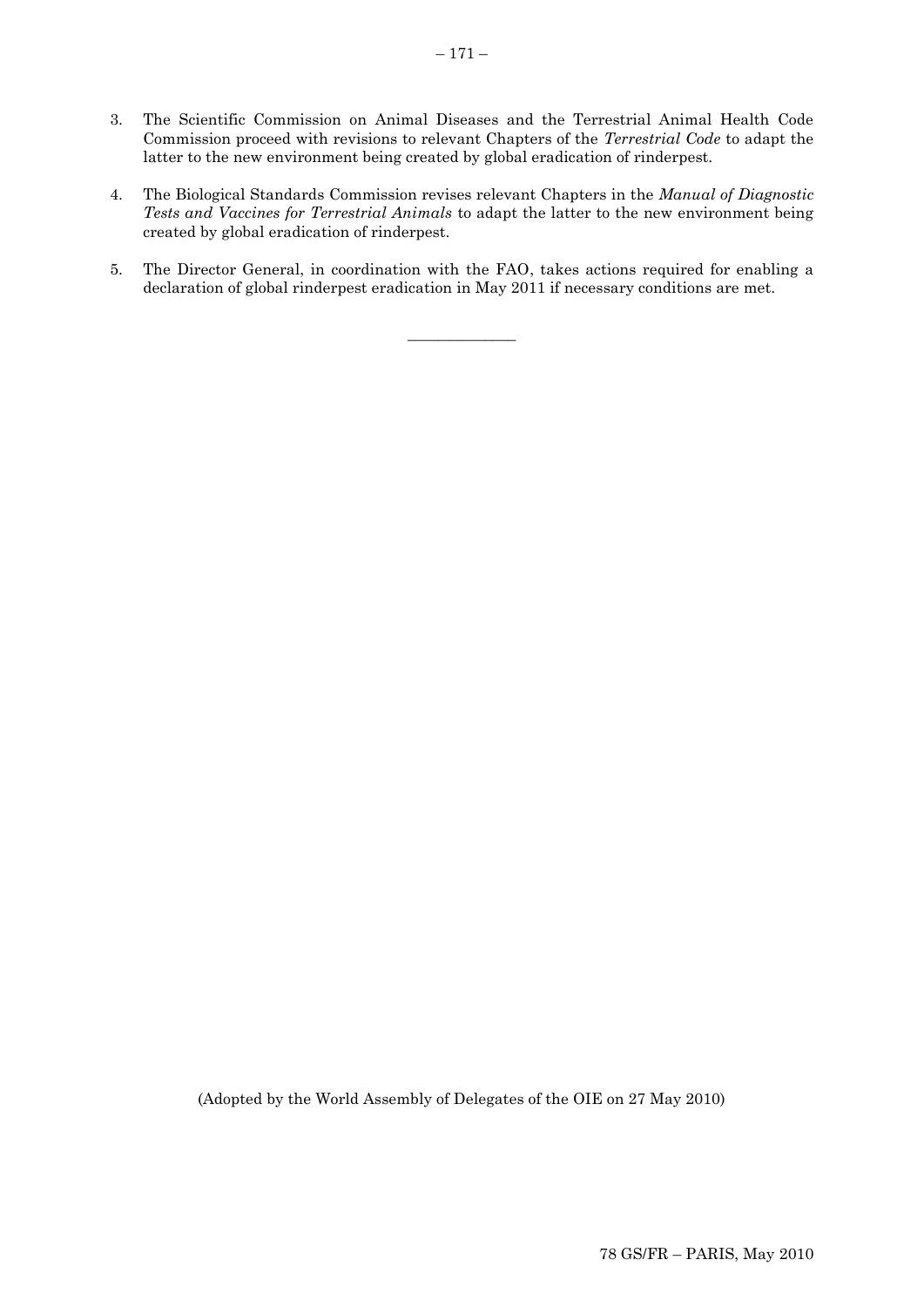#### <span id="page-37-0"></span>**Roles of public and private standards in animal health and animal welfare**

#### CONSIDERING THAT

- 1. OIE Members adopted, at the 76th General Session in 2008, Resolution No. XXXII "Implications of private standards in international trade of animals and animal products";
- 2. The World Trade Organization (WTO), under the Agreement on the Application of Sanitary and Phytosanitary Measures (SPS Agreement), formally recognises the OIE as the reference organisation for establishing international standards on animal diseases, including zoonoses;
- 3. In areas not covered by the SPS Agreement, the OIE international standards could be considered as a basis for national technical regulations under the WTO Agreement on Technical Barriers to Trade;
- 4. The OIE Members and the international community at large recognise the OIE as the organisation responsible for setting standards for animal health (including zoonoses), animal production food safety and animal welfare, with the objective of providing a scientific basis for safe international trade in animals and animal products and improving animal health and welfare worldwide;
- 5. The OIE World Assembly of Delegates has adopted and continues to adopt international standards covering animal health, animal welfare and animal production food safety;
- 6. While private standards can be beneficial in promoting good practice and supporting producers to meet public standards, it is of major concern to OIE Members that some private standards for sanitary safety and animal welfare relating to animal products have the potential to conflict with OIE standards;
- 7. Private sanitary standards have the potential to create doubts or confusion on the part of consumers regarding the safety of foods that meet official standards;
- 8. The OIE has signed official Agreements and works in close collaboration with the international industry organisations such as International Federation of Agricultural Producers (IFAP), International Dairy Federation (IDF), International Meat Secretariat (IMS), International Egg Commission (IEC), International Poultry Council (IPC) and Safe Supply of Affordable Food Everywhere (SSAFE);
- 9. Formal linkages and channels of communication between private standard setting organisations and the OIE have so far been limited and could be strengthened.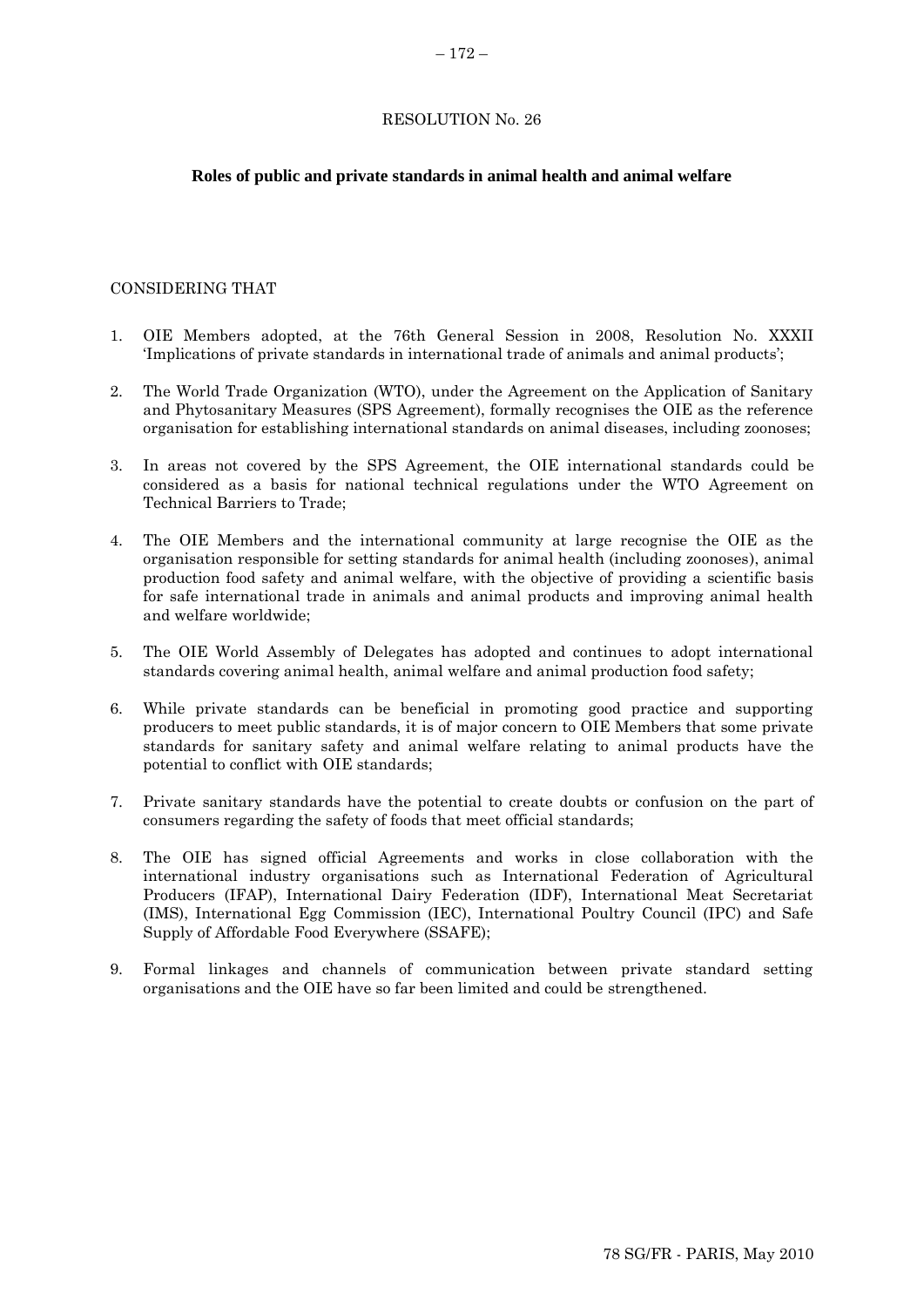#### THE ASSEMBLY

#### RECOMMENDS

- 1. That standards for sanitary safety, which are covered by the WTO SPS Agreement, and animal welfare standards should be addressed separately;
- 2. To reaffirm the standards published by the OIE in the field of animal health, including zoonoses, as the official guarantees for safe international trade in animals and animal products, while avoiding unjustified sanitary barriers to trade and promoting the prevention and control of animal diseases worldwide;
- 3. That for sanitary safety, because the mandate of the international standard setting organisations is clearly recognised under the WTO SPS Agreement, the role of private standards should be limited to supporting the implementation of official standards;
- 4. To promote the implementation of the OIE animal welfare standards as reference standards that apply globally;
- 5. That the Director General continue undertaking relevant activities to further strengthen the OIE"s activities in standard setting for animal health, including zoonotic diseases, and animal welfare and speed up work on new animal welfare standards;
- 6. To continue to implement and reinforce capacity building programmes to help Members to implement the OIE standards;
- 7. That the Director General continue to provide advice on the steps that may be available to advocate that private animal health and animal welfare standards, where used, are consistent with and do not conflict with those of the OIE;
- 8. That the Director General maintain close cooperation on sanitary standards with relevant international organisations, notably the WTO and the FAO/WHO Codex Alimentarius Commission, to establish a transparent framework for dealing with private sanitary standards that affect international trade within the WTO;
- 9. That the Director General maintain and strengthen appropriate links and dialogue with relevant global private standard setting bodies and global private industry organisations with the aim to allow compatibility of private standards with OIE standards while ensuring communications with national governments and consumers;
- 10. To encourage global private standard setting bodies to promote the use of official standards as benchmarks against which private standards are referenced for international trade in animals and animal products;
- 11. To encourage global private standard setting bodies to strengthen or develop transparent mechanisms and to work towards increased harmonisation with public standards and transparency of private standards.

(Adopted by the World Assembly of Delegates of the OIE on 27 May 2010)

\_\_\_\_\_\_\_\_\_\_\_\_\_\_\_